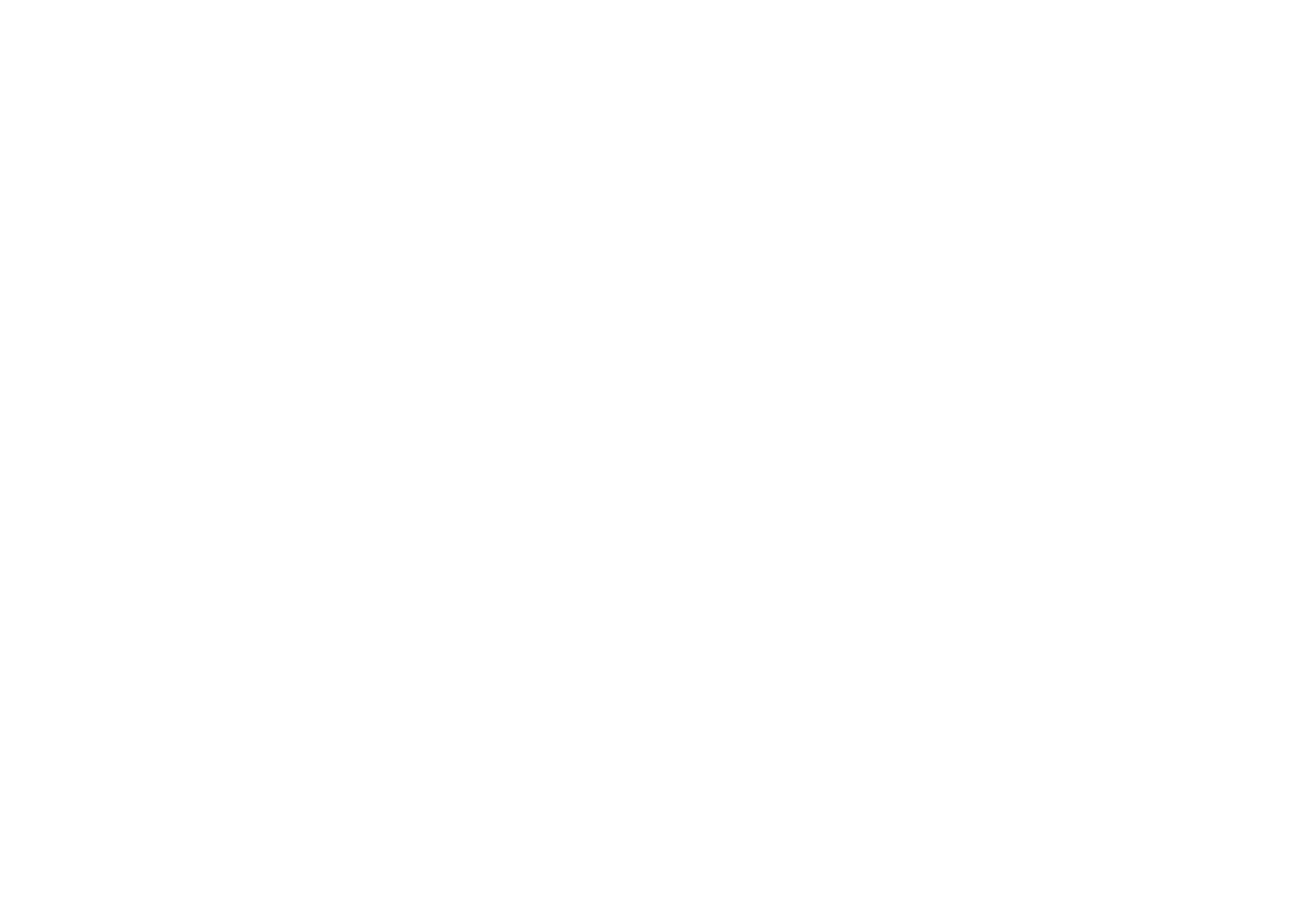# **CHARACTERISTICS OF THE GROWTH ENTERPRISE MARKET ("GEM") OF THE STOCK EXCHANGE OF HONG KONG LIMITED (THE "STOCK EXCHANGE")**

**GEM has been positioned as a market designed to accommodate companies to which a higher investment risk may be attached than other companies listed on the Stock Exchange. Prospective investors should be aware of the potential risks of investing in such companies and should make the decision to invest only after due and careful consideration. The greater risk profile and other characteristics of GEM mean that it is a market more suited to professional and other sophisticated investors.**

**Given the emerging nature of companies listed on GEM, there is a risk that securities traded on GEM may be more susceptible to high market volatility than securities traded on the Main Board of the Stock Exchange and no assurance is given that there will be a liquid market in the securities traded on GEM.**

*Hong Kong Exchanges and Clearing Limited and the Stock Exchange take no responsibility for the contents of this report, make no representation as to its accuracy or completeness and expressly disclaim any liability whatsoever for any loss howsoever arising from or in reliance upon the whole or any part of the contents of this report.*

*This report, for which the directors (the "Directors") of CHINA PRIMARY RESOURCES HOLDINGS LIMITED (the "Company") collectively and individually accept full responsibility, includes particulars given in compliance with the Rules Governing the Listing of Securities on the GEM of the Stock Exchange (the "GEM Listing Rules") for the purpose of giving information with regard to the Company. The Directors, having made all reasonable enquiries, confirm that to the best of their knowledge and belief the information contained*  in this report is accurate and complete in all material respects and not *misleading or deceptive, and there are no other matters the omission of which would make any statement herein or this report misleading.*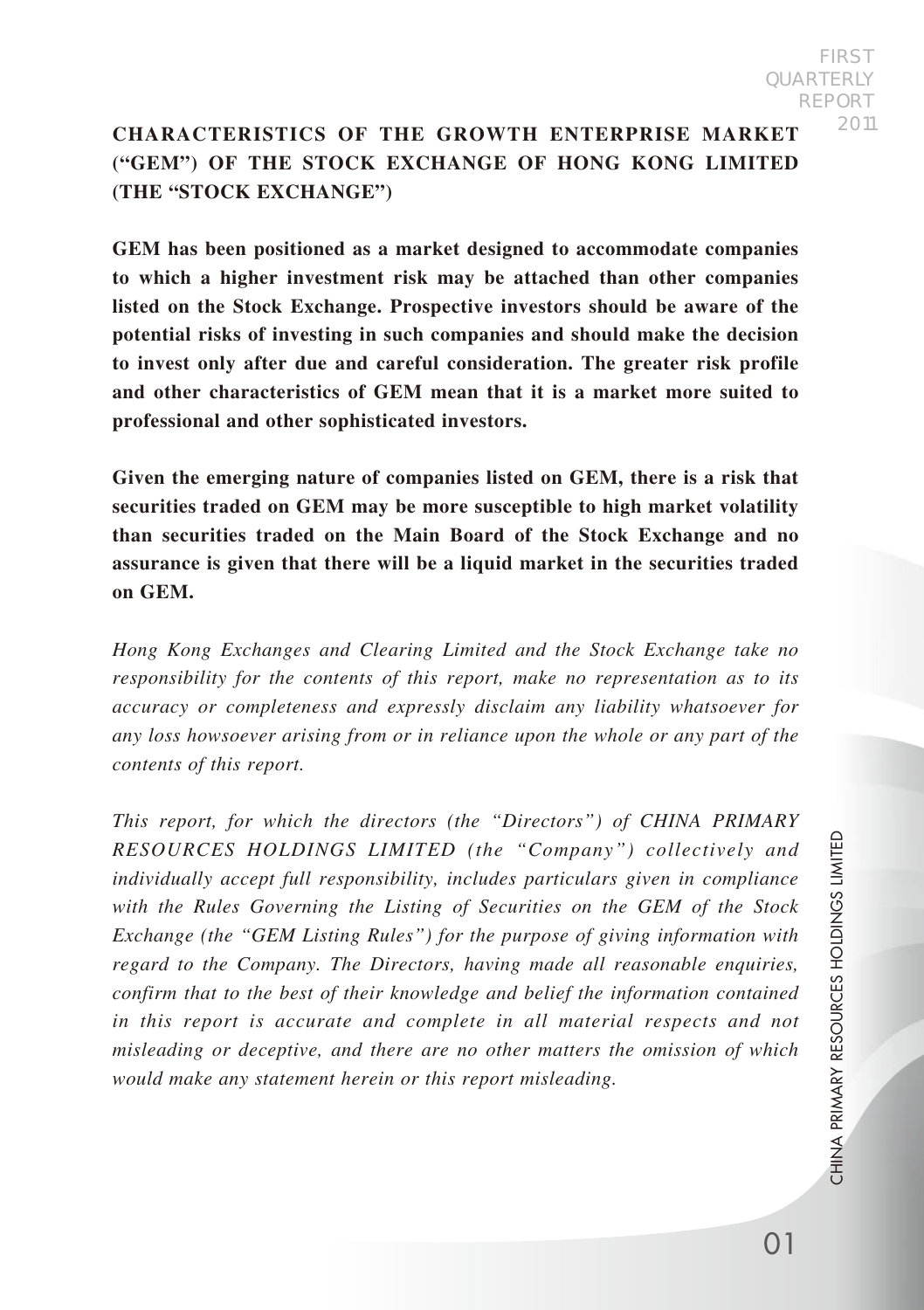# *HIGHLIGHTS*

Turnover was approximately HK\$39,834,000 for the three months ended 31 March 2011 (three months ended 31 March 2010: approximately HK\$38,156,000), representing an increase of approximately 4.4%.

Loss attributable to owners of the Company amounted to approximately HK\$6,619,000 (three months ended 31 March 2010: loss approximately HK\$10,181,000).

The Board do not recommend the payment of any interim dividend for the three months ended 31 March 2011 (three months ended 31 March 2010: Nil).

## *UNAUDITED RESULTS*

The board of Directors (the "Board") of China Primary Resources Holdings Limited (the "Company") announces the unaudited consolidated results of the Company and its subsidiaries (collectively referred to as the "Group") for the three months ended 31 March 2011 together with the comparative figures as follows. The consolidated first quarterly financial statements of the Group have not been audited but have been reviewed by the audit committee of the Company.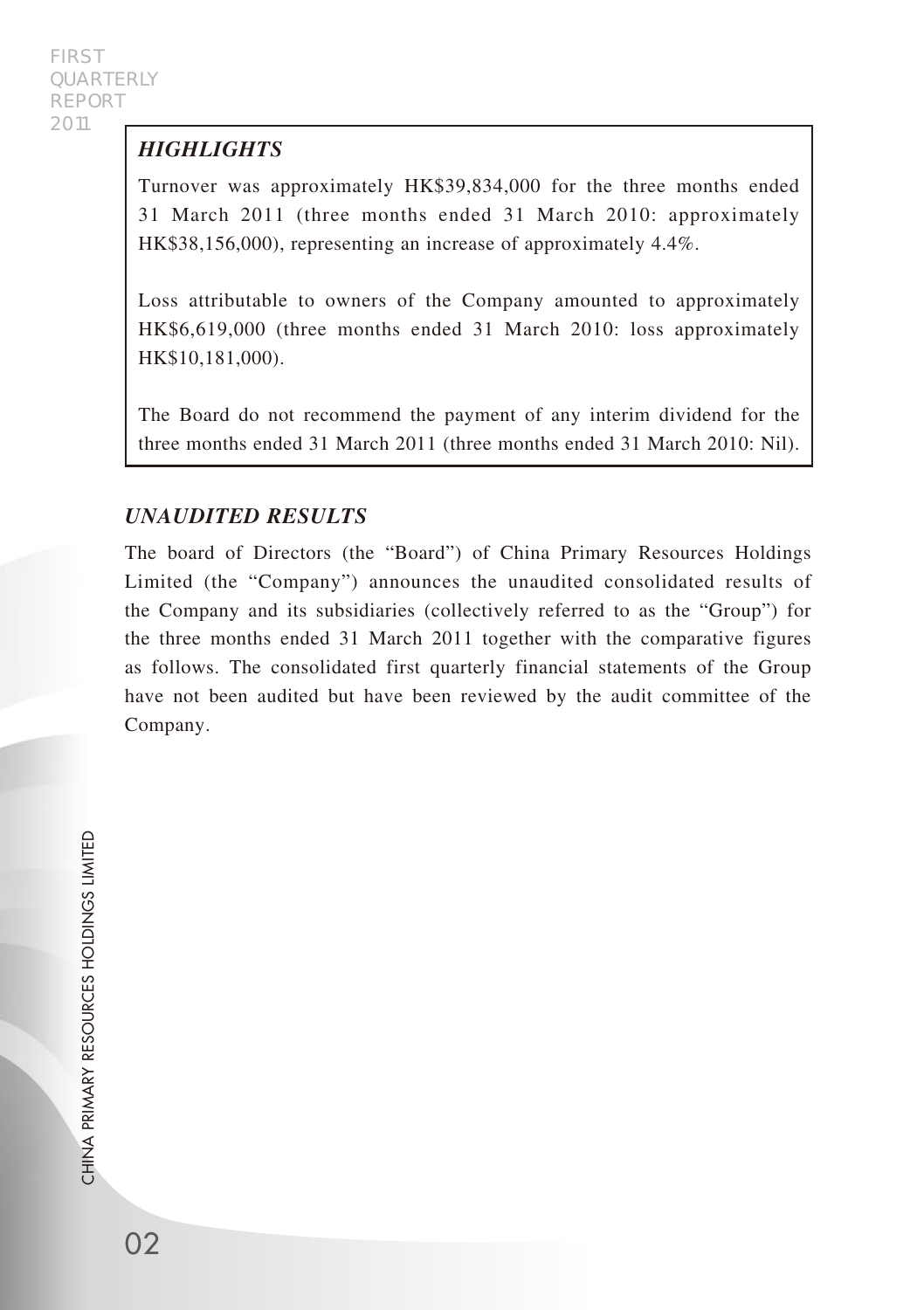# *UNAUDITED CONDENSED CONSOLIDATED INCOME STATEMENT*

|                                                                                |                | <b>Three months</b><br>ended 31 March |                    |
|--------------------------------------------------------------------------------|----------------|---------------------------------------|--------------------|
|                                                                                | <b>Notes</b>   | 2011<br><b>HK\$'000</b>               | 2010<br>HK\$'000   |
| Continuing operations                                                          |                |                                       |                    |
| Turnover                                                                       | $\overline{2}$ | 39,834                                | 38,156             |
| Other income and gain                                                          | $\mathfrak{Z}$ | 74                                    | 30                 |
| Cost of inventories sold<br>Staff costs, including directors'                  |                | (38, 892)                             | (35, 444)          |
| remuneration                                                                   |                | (1,602)                               | (1, 437)           |
| Depreciation                                                                   |                | (1,251)                               | (726)              |
| Amortisation of land use rights                                                |                | (182)                                 | (175)              |
| Other operating expenses                                                       |                | (3,731)                               | (5,396)            |
| Finance costs                                                                  | $\overline{4}$ | (869)                                 | (5,244)            |
| Loss before income tax                                                         | 5(a)           | (6,619)                               | (10, 236)          |
| Income tax credit                                                              | 6              |                                       | 541                |
| Loss for the period from continuing<br>operations                              |                | (6,619)                               | (9,695)            |
| Discontinued operations<br>Loss for the period from discontinued<br>operations | 5(b)           |                                       | (942)              |
| Loss for the period                                                            |                | (6,619)                               | (10,637)           |
| Loss attributable to:<br>Owners of the Company<br>Non-controlling interests    |                | (6,619)                               | (10, 181)<br>(456) |
|                                                                                |                | (6,619)                               | (10,637)           |
| Basic and diluted loss per share<br>from continuing and discontinued           |                |                                       |                    |
| operations                                                                     | 8              | $(0.27$ cents)                        | $(0.83$ cents)     |
| from continuing operations                                                     | 8              | $(0.27$ cents)                        | $(0.79$ cents)     |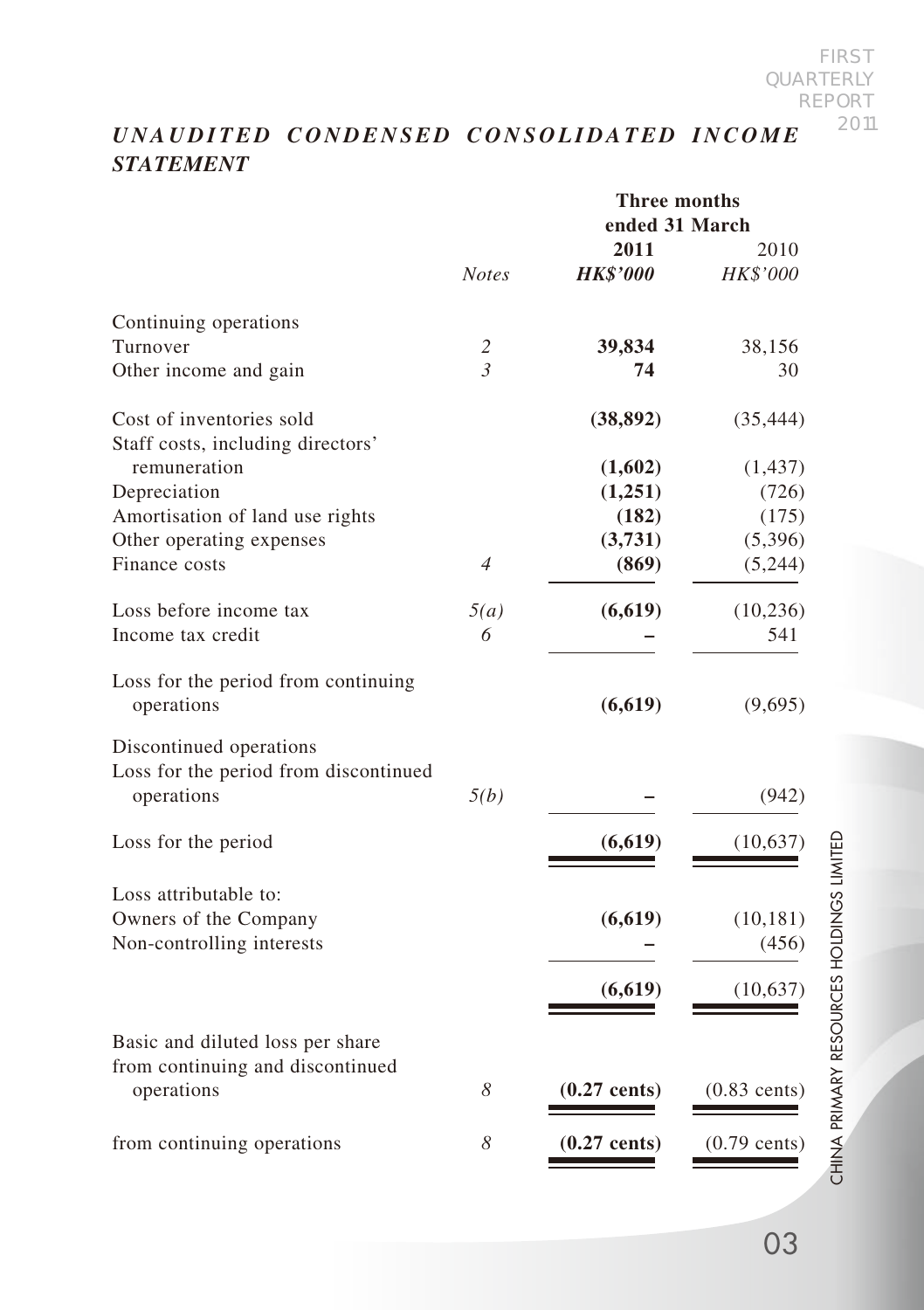# *UNAUDITED CONDENSED CONSOLIDATED STATEMENT OF COMPREHENSIVE INCOME*

|                                           | <b>Three months</b> |          |
|-------------------------------------------|---------------------|----------|
|                                           | ended 31 March      |          |
|                                           | 2011                | 2010     |
|                                           | <b>HK\$'000</b>     | HK\$'000 |
| Loss for the period                       | (6,619)             | (10,637) |
| Other comprehensive income:               |                     |          |
| Exchange differences on translation of    |                     |          |
| foreign operations                        | 3,485               | 741      |
| Other comprehensive income for the period | 3,485               | 741      |
| Total comprehensive income for the period | (3,134)             | (9,896)  |
| Total comprehensive income for the period |                     |          |
| attributable to:                          |                     |          |
| Owners of the Company                     | (3,134)             | (9,520)  |
| Non-controlling interests                 |                     | (376)    |
|                                           | (3, 134)            | (9,896)  |

CHINA PRIMARY RESOURCES HOLDINGS LIMITED CHINA PRIMARY RESOURCES HOLDINGS LIMITED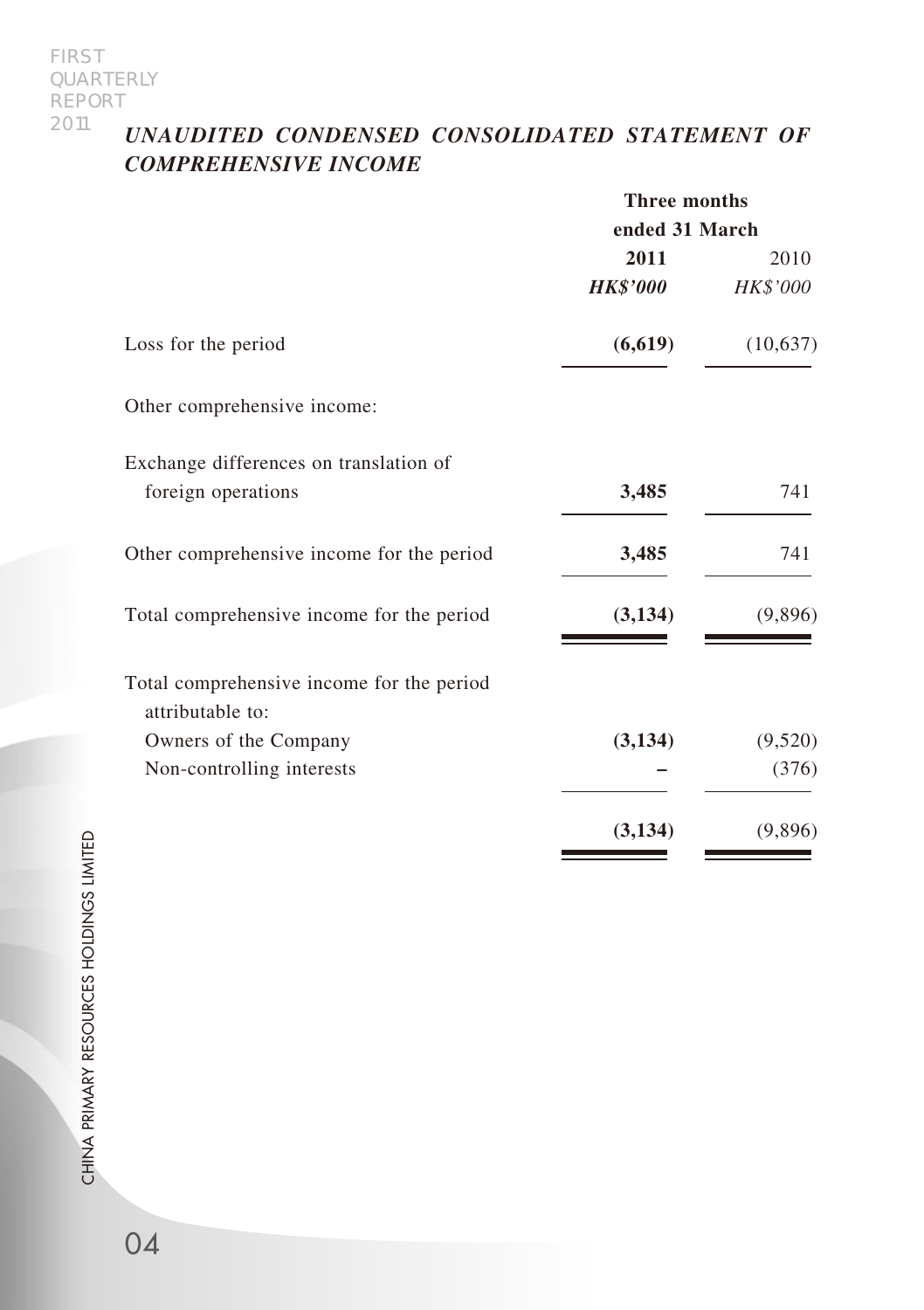# *NOTES TO THE CONDENSED CONSOLIDATED FINANCIAL STATEMENTS*

### **1. BASIS OF PRESENTATION AND PRINCIPAL ACCOUNTING POLICIES**

The Company is a limited liability company incorporated in the Cayman Islands, as an exempted company under the Companies Law (2001 Revision) of the Cayman Islands on 5 September 2001. The address of its registered office is Cricket Square, Hutchins Drive, P.O. Box 2681, Grand Cayman KY1-1111, Cayman Islands and its principal place of business is in Hong Kong. The Company's shares are listed on the GEM of the Stock Exchange.

The principal activity of the Company is investment holding. The Group engages in the manufacture and sale of Polyethylene ("PE") pipes that operates primarily in the markets of the People's Republic of China (the "PRC"). As set out in Note 5(b), the Group is in the process of disposing of the mining business to the holder of the Company's Convertible Bonds.

The condensed consolidated financial statements have been prepared in accordance with the applicable disclosure requirement of Chapter 18 of the GEM Listing Rules and Hong Kong Financial Reporting Standards ("HKFRSs") issued by the Hong Kong Institute of Certified Public Accountants ("HKICPA"). The financial statements are prepared under the historical cost convention.

The condensed consolidated financial statements incorporated the financial statements of the Company and its principal subsidiaries for the period ended 31 March 2011. All material intercompany transactions and balances within the Group are eliminated on consolidation.

The accounting policies adopted in the condensed consolidated results are consistent with those followed in the preparation of the Group's annual financial statements for the year ended 31 December 2010.

In this reporting period, the Group had applied for the first time, a number of new HKFRSs and Hong Kong Accounting Standards ("HKAS") issued by the HKICPA that are effective for accounting periods beginning on or after 1 January 2011. The adoption of the new HKFRSs has had no material effect on how the results and financial position for the current or prior accounting period as prepared and presented.

Certain comparative amounts have been reclassified to conform with the current period's presentation.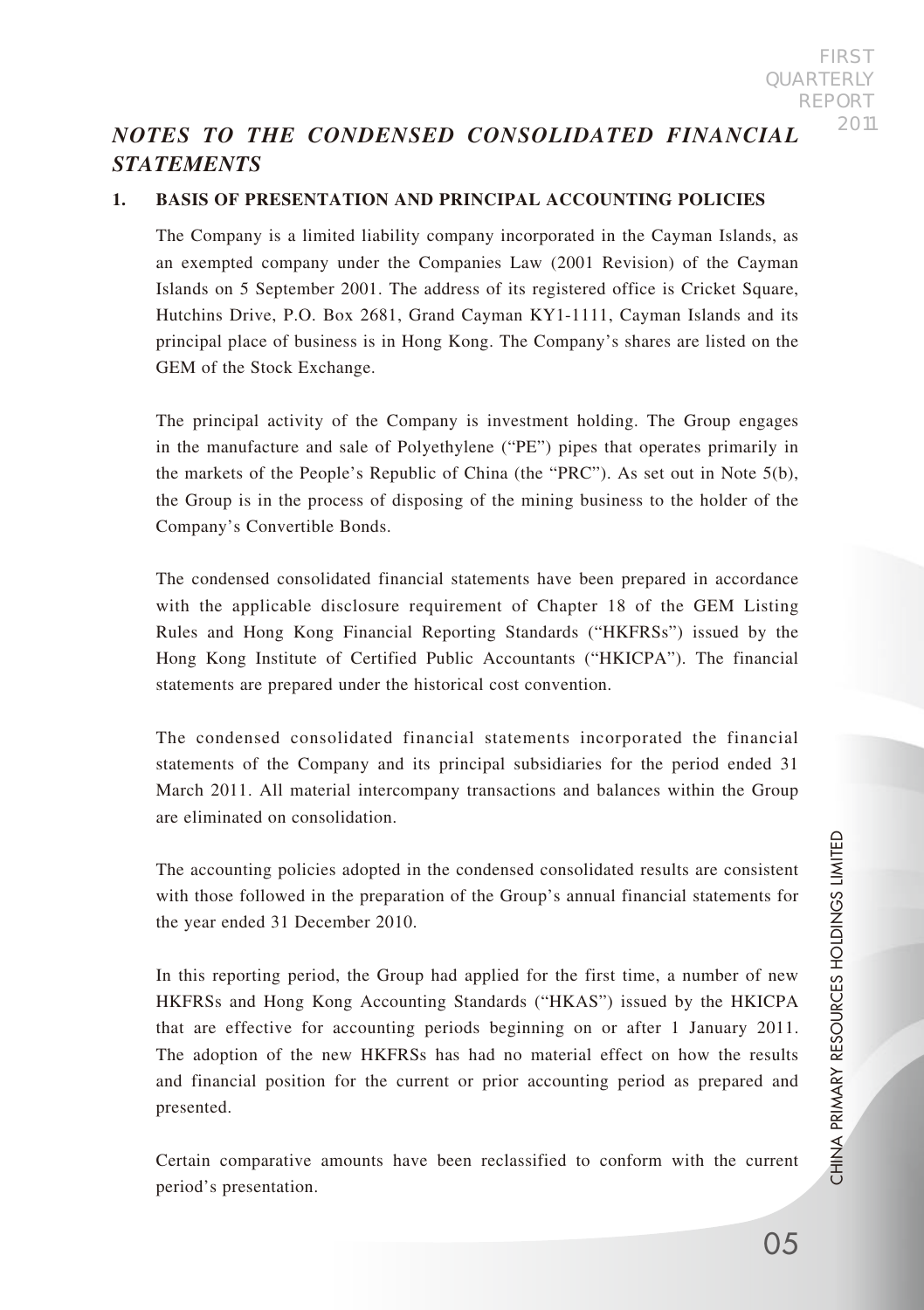## **2. TURNOVER**

Turnover, which is also revenue, represents the sales value of goods supplied to customers. An analysis of the Group's turnover from its continuing operations is as follows:

|                              | <b>Three months</b> |             |
|------------------------------|---------------------|-------------|
|                              | ended 31 March      |             |
|                              | 2011                | 2010        |
|                              | <b>HK\$'000</b>     | HK\$'000    |
|                              | (Unaudited)         | (Unaudited) |
| <b>Continuing operations</b> |                     |             |
| Sale of PE/FRP pipes         | 13,173              | 18,540      |
| Sale of composite materials  | 26,661              | 19,616      |
|                              | 39,834              | 38,156      |

### **3. OTHER INCOME AND GAIN**

| Three months    |             |
|-----------------|-------------|
| ended 31 March  |             |
| 2011            | 2010        |
| <b>HK\$'000</b> | HK\$'000    |
| (Unaudited)     | (Unaudited) |
|                 |             |
| 12              | 27          |
| 62              | 3           |
| 74              | 30          |
|                 |             |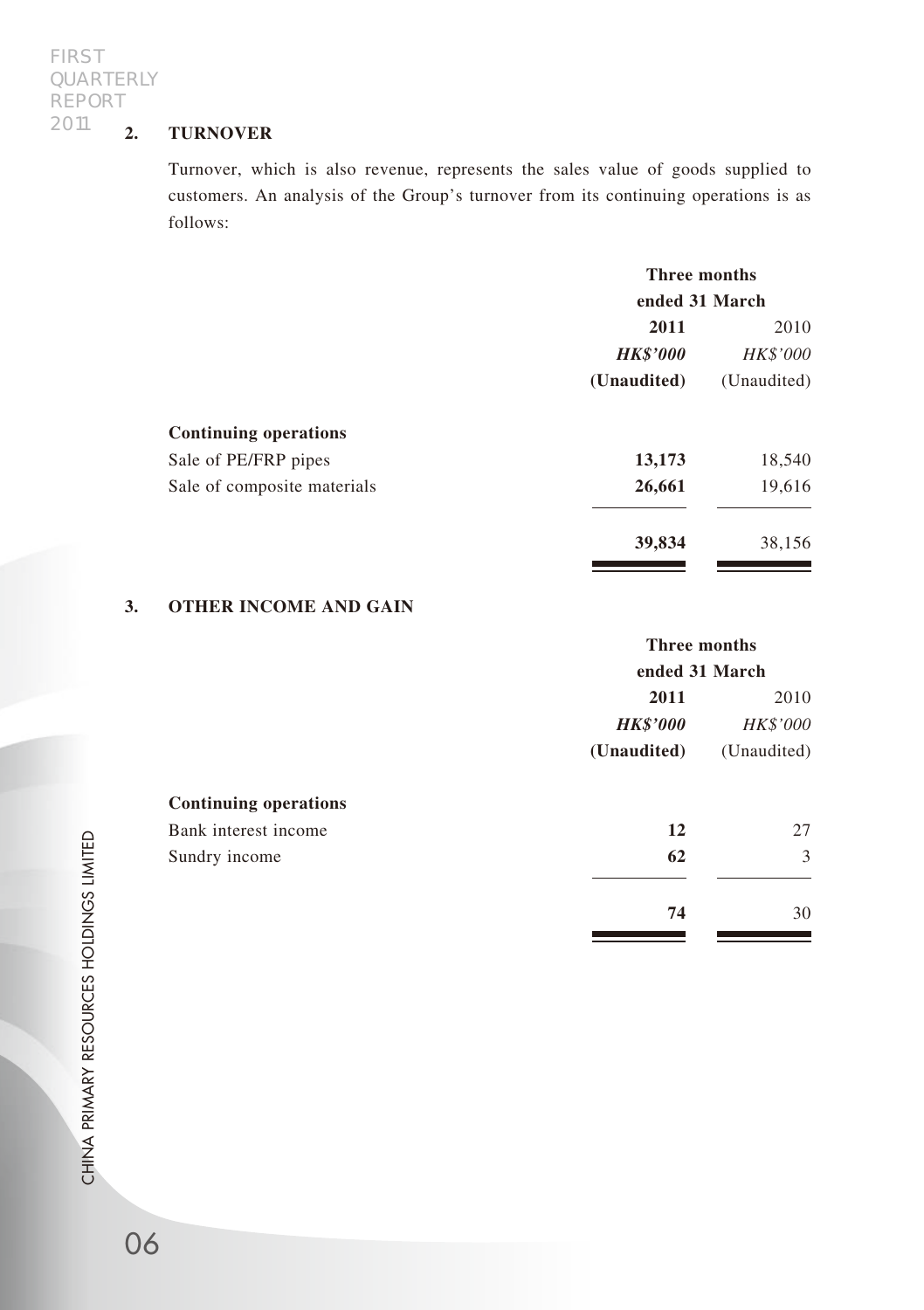### **4. FINANCE COSTS**

#### **Three months ended 31 March**

|                                                | енаеа эт маген  |             |
|------------------------------------------------|-----------------|-------------|
|                                                | 2011            | 2010        |
|                                                | <b>HK\$'000</b> | HK\$'000    |
|                                                | (Unaudited)     | (Unaudited) |
| <b>Continuing operations</b>                   |                 |             |
| Interest expenses on bank borrowing wholly     |                 |             |
| repayable within five years                    | 869             | 302         |
| Imputed interest expenses on convertible bonds |                 |             |
| maturing within five years                     |                 | 4.942       |
|                                                |                 |             |
|                                                | 869             | 5,244       |
|                                                |                 |             |

## **5. LOSS BEFORE INCOME TAX**

### **(a) Continuing operations**

| ended 31 March  |  |
|-----------------|--|
| 2010            |  |
| <b>HK\$'000</b> |  |
| (Unaudited)     |  |
|                 |  |
|                 |  |
|                 |  |
| 526             |  |
| 1.764           |  |
|                 |  |
| 2.397           |  |
|                 |  |

*Note:* The above depreciation charge included an amount of HK\$2,373,000 (three months ended 31 March 2010: HK\$1,038,000) charged to cost of inventories sold on the face of the unaudited condensed consolidated income statement.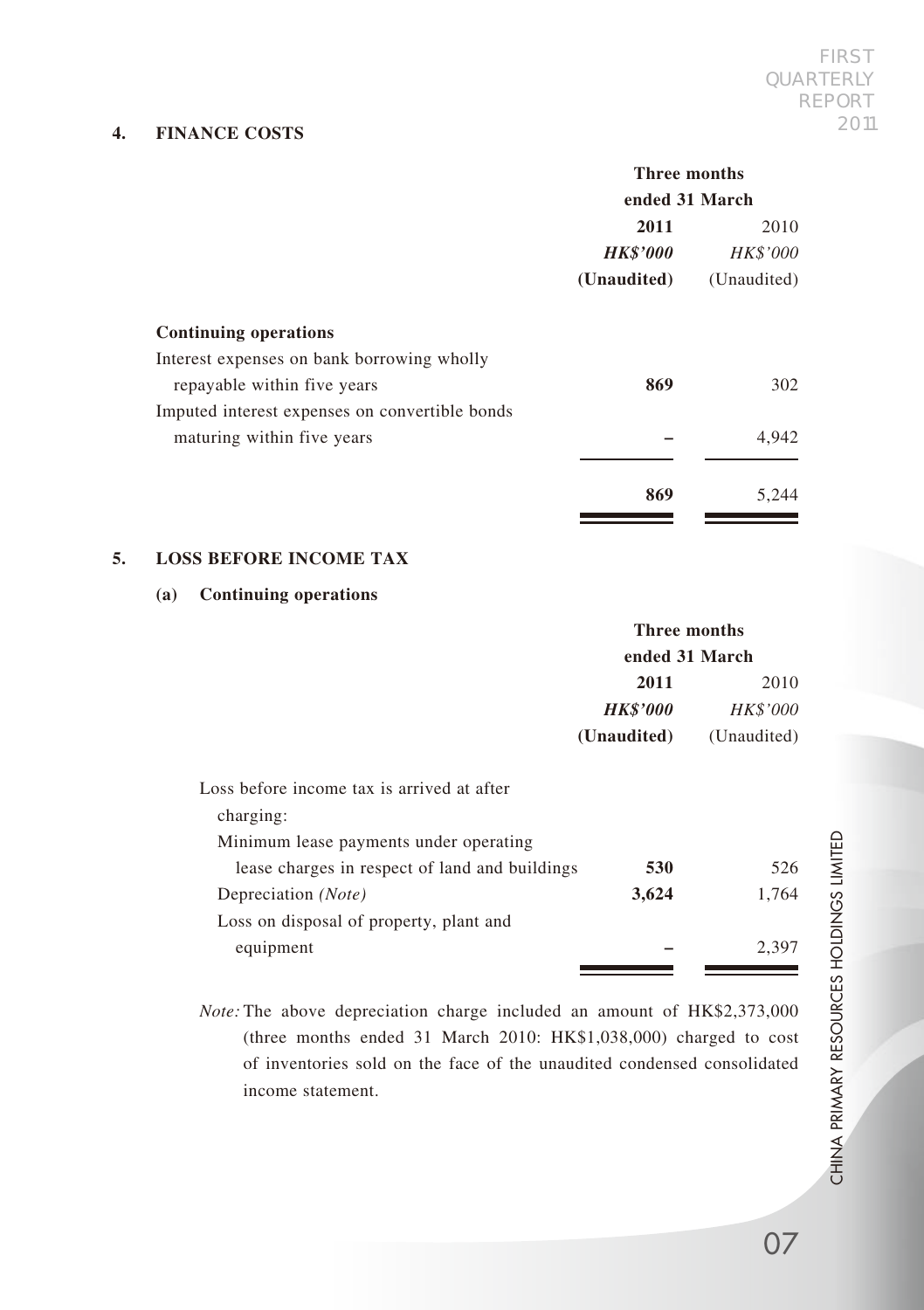#### **(b) Discontinued operations**

During 2010, the Group started the process to dispose of its mining operations which are represented by a 12.21% equity interest in the registered paid up capital of Xin Shougang Zi Yuan Holdings Limited (新首鋼資源控股有限  $\langle \hat{\triangle} \vec{\pi} \rangle$  ("Xin Shougang") it used to held, a company established in the PRC with limited liability, and the entire equity interest in Zhong Ping Resources Holdings Limited ("Zhong Ping"), a company incorporated in the British Virgin Islands ("BVI") and its subsidiary ("Zhong Ping Group") (collectively the "Disposal Group").

Xin Shougang and its subsidiary are principally engaged in mining business. The principal assets of Xin Shougang as at the date of disposal were the exclusive rights to invest in, develop and to apply for the mining rights for the mining sites with mainly iron minerals located at Yichang City, the PRC.

On 2 December 2010, the Group completed the disposal of its 12.21% equity interest in Xin Shougang, the consideration of which included a cash payment of approximately HK\$25.3 million and the transfer to the Company the entire non-voting redeemable convertible preferred shares ("CPS") issued by the Company by Great Ocean Real Estate Limited, the sole shareholder of these shares, for repurchase and cancellation by the Company. The disposal of Xin Shougang resulted in a loss of approximately HK\$26.5 million and the repurchase and cancellation of CPS resulted in a gain of approximately HK\$10.7 million to the Group. Details of these transactions are set out in the Company's circular and announcement dated 8 June 2010 and 2 December 2010 respectively.

On 12 November 2010, independent shareholders of the Company passed a resolution at an extraordinary general meeting to approve the deed of settlement dated 17 September 2010 executed by the Company, the joint and several liquidators of Lehman Brothers appointed by the order of the court of First Instance of Hong Kong (the "Liquidator"), Lehman Brothers Commercial Corporation Asia Limited ("Lehman Brothers") in relation to the redemption of the 4.5% convertible bonds of the Company in the principal amount of HK\$246,250,000 issued by the Company to Lehman Brothers (the "Convertible Bonds") and the transfer of the 100% of the issued share capital of Zhong Ping to Lehman Brothers or a party so directed by Lehman Brother (the "Deed of Settlement").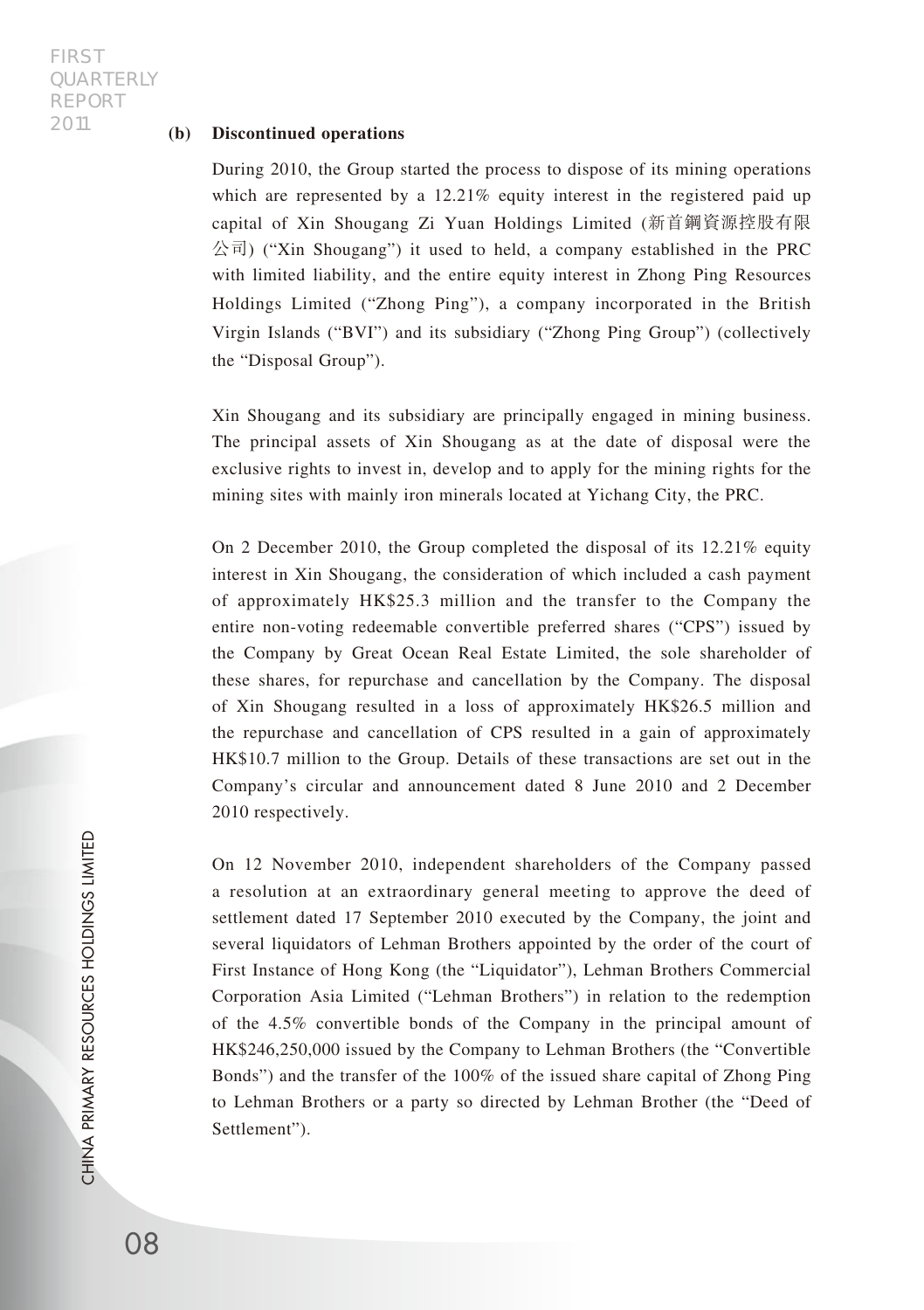Details of the terms of the Deed of Settlement are set out in the Company's circular and announcement dated 11 October 2010 and 12 November 2010 respectively. The Company is required to pay HK\$85 million to Lehman Brothers as partial consideration of the redemption of the Convertible Bonds.

Zhong Ping holds a 70% interest in ARIA LLC, a company incorporated in Mongolia with limited liability. ARIA LLC in turn is the owner of the mining rights with an expiry date of 10 August 2035 in the green field mining exploration project, the Mungun-Undur Polymeticalic Project located in Mungun-Undur, Khentii Province, Mongolia. The Project has prospects for silver, lead, zinc and tin mineralization.

Following the completion of the disposal of Xin Shougang and the approval of the Deed of Settlement described above, the Group has effectively discontinued its mining operations.

The results of the discontinued operations associated with the Group's investments in Xin Shougang up to the date of disposal and in Zhong Ping during the period included in the unaudited condensed consolidated income statement are set out below:

## **Three months**

| ended 31 March |      |
|----------------|------|
| 2011           | 2010 |

|                                                                  | 40 L L          | 2010        |
|------------------------------------------------------------------|-----------------|-------------|
|                                                                  | <b>HK\$'000</b> | HK\$'000    |
|                                                                  | (Unaudited)     | (Unaudited) |
| Loss for the period from discontinued<br>operations:             |                 |             |
| Amortisation of mining rights<br>Imputed interest on convertible |                 | (2,025)     |
| preferred shares                                                 |                 | (1,191)     |
| Loss before income tax                                           |                 | (3,216)     |
| Income tax credit                                                |                 | 2,274       |
| Loss for the period from discontinued                            |                 |             |
| operations                                                       |                 | (942)       |
|                                                                  |                 |             |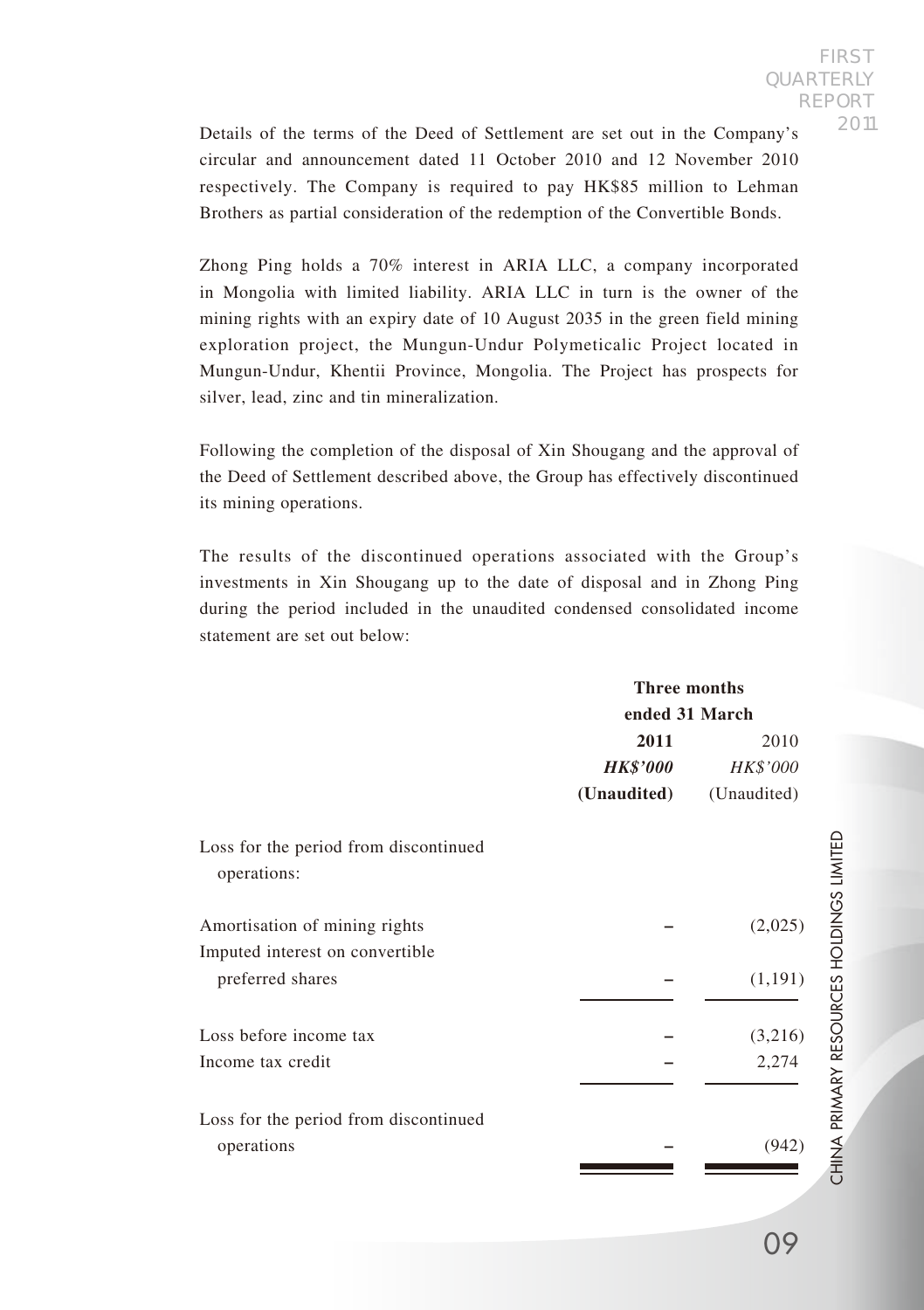## **6. INCOME TAX**

Income tax credit in the unaudited condensed consolidated income statement represents:

|                 | Three months    |  |  |
|-----------------|-----------------|--|--|
|                 | ended 31 March  |  |  |
| 2011            | 2010            |  |  |
| <b>HK\$'000</b> | <b>HK\$'000</b> |  |  |
| (Unaudited)     | (Unaudited)     |  |  |
|                 |                 |  |  |

#### **Continuing operations**

| Deferred taxation                              |     |
|------------------------------------------------|-----|
| - attributable to the origination and reversal |     |
| of temporary differences, net                  | 541 |
|                                                |     |

No provision has been made for Hong Kong profits tax as the Group has no assessable profit arising from Hong Kong during the current and prior periods. Taxation for overseas subsidiaries is charged at the appropriate current rates of taxation ruling in the relevant countries.

In accordance with various approval documents issued by the State Tax Bureau and the Local Tax Bureau of the PRC, Yichang Fuliangjiang Joint Composite Limited (宜昌富連江複合材料有限公司), a wholly-owned subsidiary of the Company, established as a wholly foreign-owned enterprise in the PRC, is entitled to an exemption from the PRC state and local enterprise income tax ("EIT") for the first two profitable financial years of its operation and thereafter a 50% relief from the state EIT of the PRC for the following three financial years (the "Tax Holiday"). Upon expiry of the Tax Holiday in 2011, the unified EIT rate of 25% will be applied in accordance with the PRC Enterprise Income Tax Law approved by the National People's Congress on 16 March 2007 and became effective from 1 January 2008. No provision for EIT has been made as the subsidiary sustained a loss during the current and prior periods.

#### **7. DIVIDEND**

The board of directors does not recommend the payment of any interim dividend for the three months ended 31 March 2011 (three months ended 31 March 2010: Nil).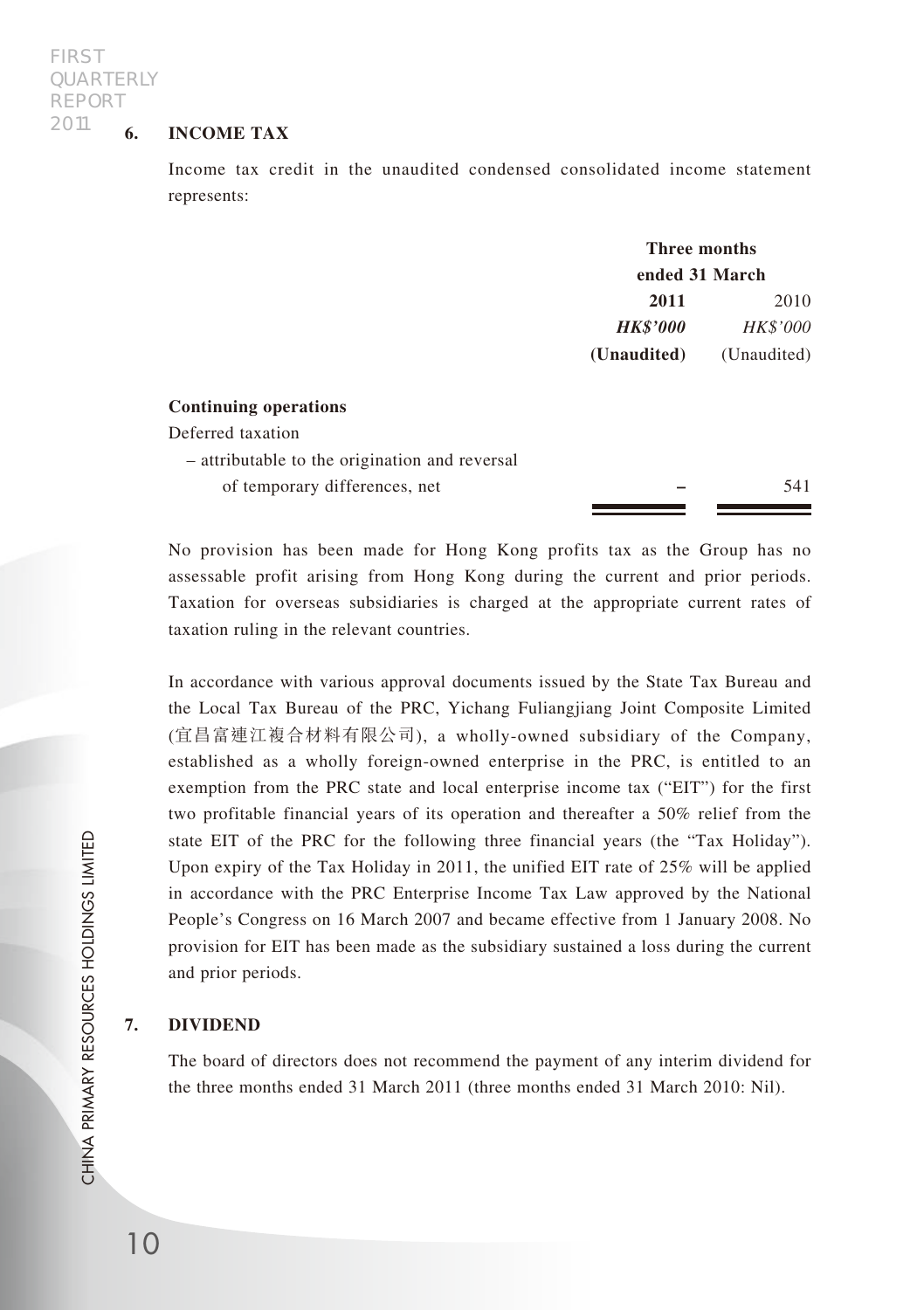### **8. LOSS PER SHARE**

## **For continuing and discontinued operations**

The calculation of the basic and diluted loss per share attributable to owners of the Company is based on the following data:

|                                            | <b>Three months</b>    |             |
|--------------------------------------------|------------------------|-------------|
|                                            | ended 31 March         |             |
|                                            | 2011                   | 2010        |
|                                            | <i><b>HK\$'000</b></i> | HK\$'000    |
|                                            | (Unaudited)            | (Unaudited) |
| Loss:                                      |                        |             |
| Loss for the purposes of basic and diluted |                        |             |
| loss per share                             | 6,619                  | 10,181      |
|                                            |                        |             |
|                                            | <b>Three months</b>    |             |
|                                            | ended 31 March         |             |
|                                            | 2011                   | 2010        |
|                                            | '000                   | '000        |
| Number of shares:                          |                        |             |
| Weighted average number of ordinary shares |                        |             |
| for the purposes of basic and diluted      |                        |             |
| loss per share                             | 2,414,405              | 1,229,603   |
|                                            |                        |             |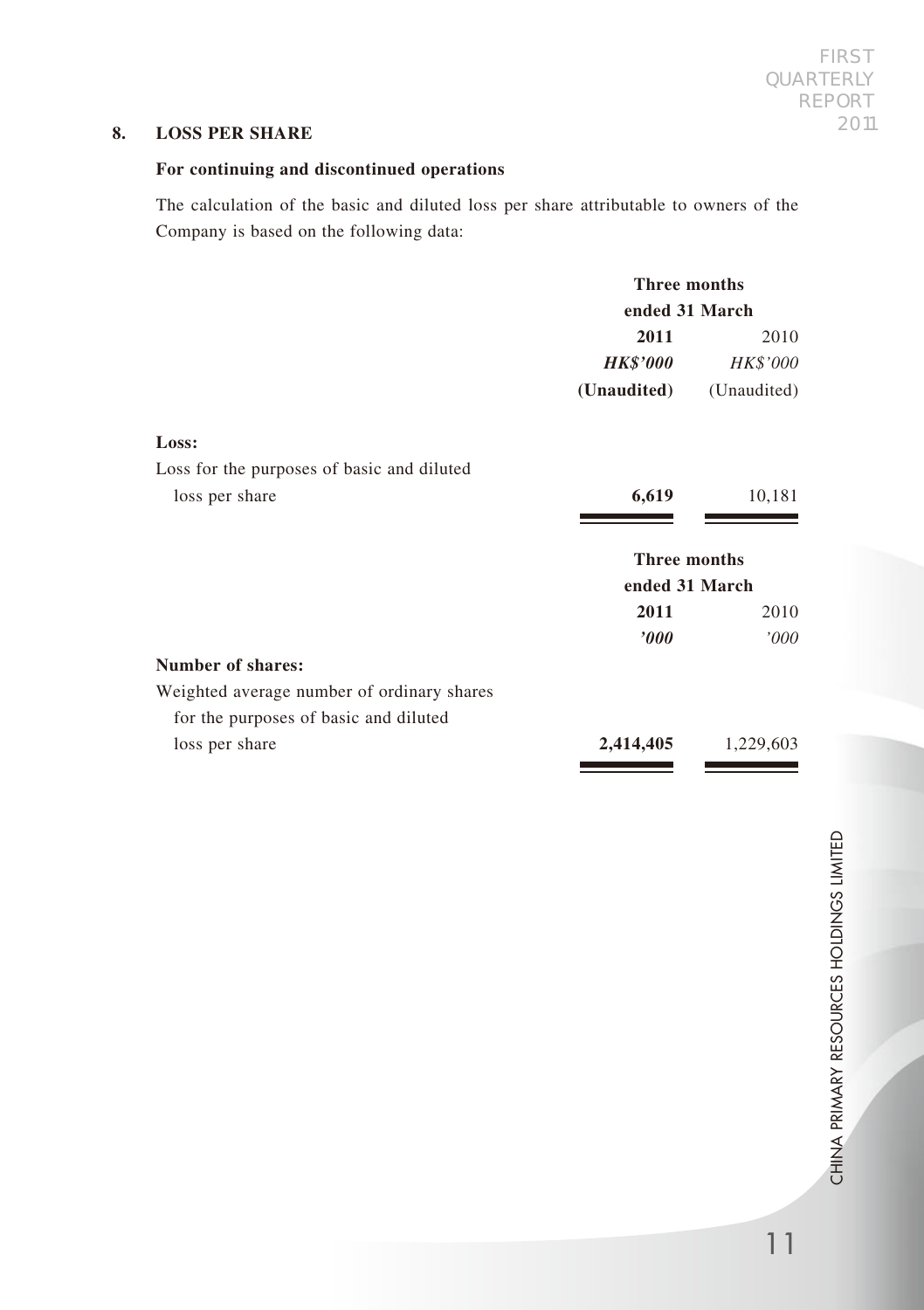#### **From continuing operations**

|                                             | Three months           |                 |
|---------------------------------------------|------------------------|-----------------|
|                                             | ended 31 March         |                 |
|                                             | 2011                   | 2010            |
|                                             | <i><b>HK\$'000</b></i> | <b>HK\$'000</b> |
|                                             | (Unaudited)            | (Unaudited)     |
| Loss:                                       |                        |                 |
| Loss for the period attributable to owners  |                        |                 |
| of the Company                              | 6,619                  | 10,181          |
| Less: Loss for the period from discontinued |                        |                 |
| operations                                  |                        | (486)           |
| Loss for the purposes of basic and diluted  |                        |                 |
| loss per share from continuing operations   | 6,619                  | 9,695           |

The number of shares used are the same as those detailed above for both basic and diluted loss per share.

#### **From discontinued operations**

Basic and diluted loss per share for the discontinued operations is HK cents nil per share (three months ended 31 March 2010: loss of HK cents 0.04 per share), based on the loss for the period from the discontinued operations of HK\$nil (three months ended 31 March 2010: HK\$486,000) and the number of shares as detailed above for both basic and diluted loss per share.

As the convertible bonds, convertible preferred shares, share options, where applicable, outstanding during the reporting periods had an anti-dilutive effect on the basic loss per share, the conversion of the above potential dilutive shares was not assumed in the calculation of the diluted loss per share in both reporting periods. Accordingly, the basic and diluted loss per share for the three months ended 31 March 2011 and 2010 are the same.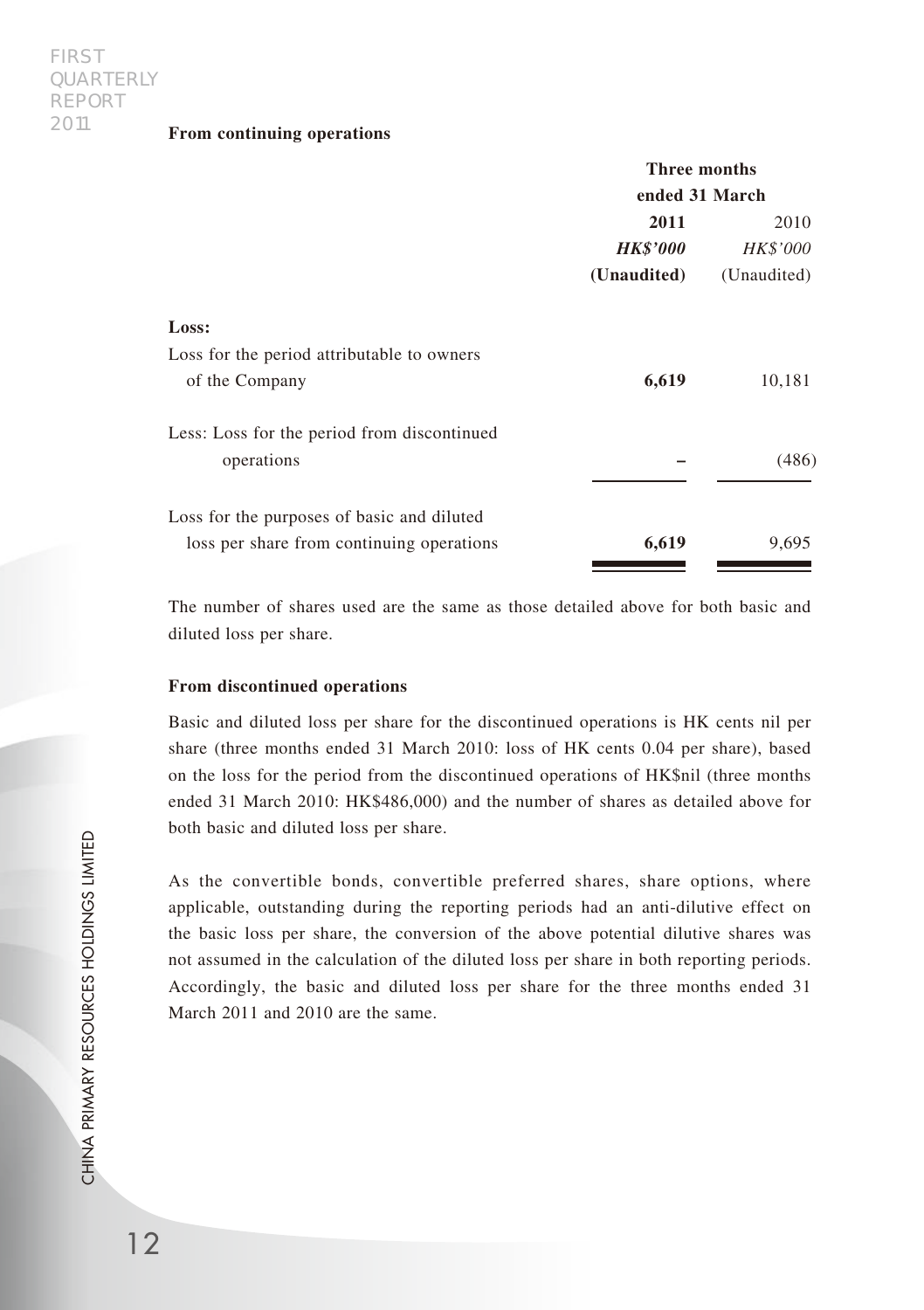## **10. UNAUDITED CONDENSED CONSOLIDATED STATEMENT OF CHANGES IN EQUITY**

|                            | Equity attributable to owners of the Company |          |             |                    |           |                |                 |                         |             |           |
|----------------------------|----------------------------------------------|----------|-------------|--------------------|-----------|----------------|-----------------|-------------------------|-------------|-----------|
|                            |                                              |          |             |                    |           | Convertible    |                 |                         |             |           |
|                            |                                              | Share    | Convertible | Employee           | Statutory | preferred      | Exchange        |                         | Non-        |           |
|                            | Share                                        | premium  |             | bonds compensation | surplus   | shares         |                 | translation Accumulated | controlling | Total     |
|                            | capital                                      | account  | reserve     | reserve            | reserve   | reserve        | reserve         | losses                  | interests   | equity    |
|                            | HK\$'000                                     | HK\$'000 | HK\$'000    | HK\$'000           | HK\$'000  | <b>HKS'000</b> | <b>HK\$'000</b> | HK\$'000                | HK\$'000    | HK\$'000  |
| Balance at 1 January 2010  | 15,370                                       | 365,726  | 17,922      | 38,031             | 5,110     | 753,639        | 188,018         | (1,008,890)             | 33,257      | 408,183   |
| Loss for the period        |                                              |          |             |                    |           |                |                 | (10.181)                | (456)       | (10, 637) |
| Other comprehensive income |                                              |          |             |                    |           |                | 661             |                         | 80          | 741       |
| Total comprehensive income |                                              |          |             |                    |           |                | 661             | (10.181)                | (376)       | (9,896)   |
| Balance at 31 March 2010   | 15,370                                       | 365,726  | 17,922      | 38,031             | 5,110     | 753,639        | 188,679         | (1,019,071)             | 32,881      | 398,287   |
| Balance at 1 January 2011  | 30,180                                       | 443.564  | 17,922      | 33,618             | 5.110     | ÷              | 53,127          | (227, 414)              | 33,905      | 390,012   |
| Loss for the period        |                                              |          |             |                    |           |                |                 | (6, 619)                |             | (6, 619)  |
| Other comprehensive income |                                              |          |             |                    |           | L.             | 3,485           |                         |             | 3,485     |
| Total comprehensive income |                                              |          |             |                    |           | $\overline{a}$ | 3,485           | (6, 619)                | -           | (3, 134)  |
| Balance at 31 March 2011   | 30,180                                       | 443,564  | 17,922      | 33,618             | 5,110     |                | 56,612          | (234, 033)              | 33,905      | 386,878   |

CHINA PRIMARY RESOURCES HOLDINGS LIMITED CHINA PRIMARY RESOURCES HOLDINGS LIMITED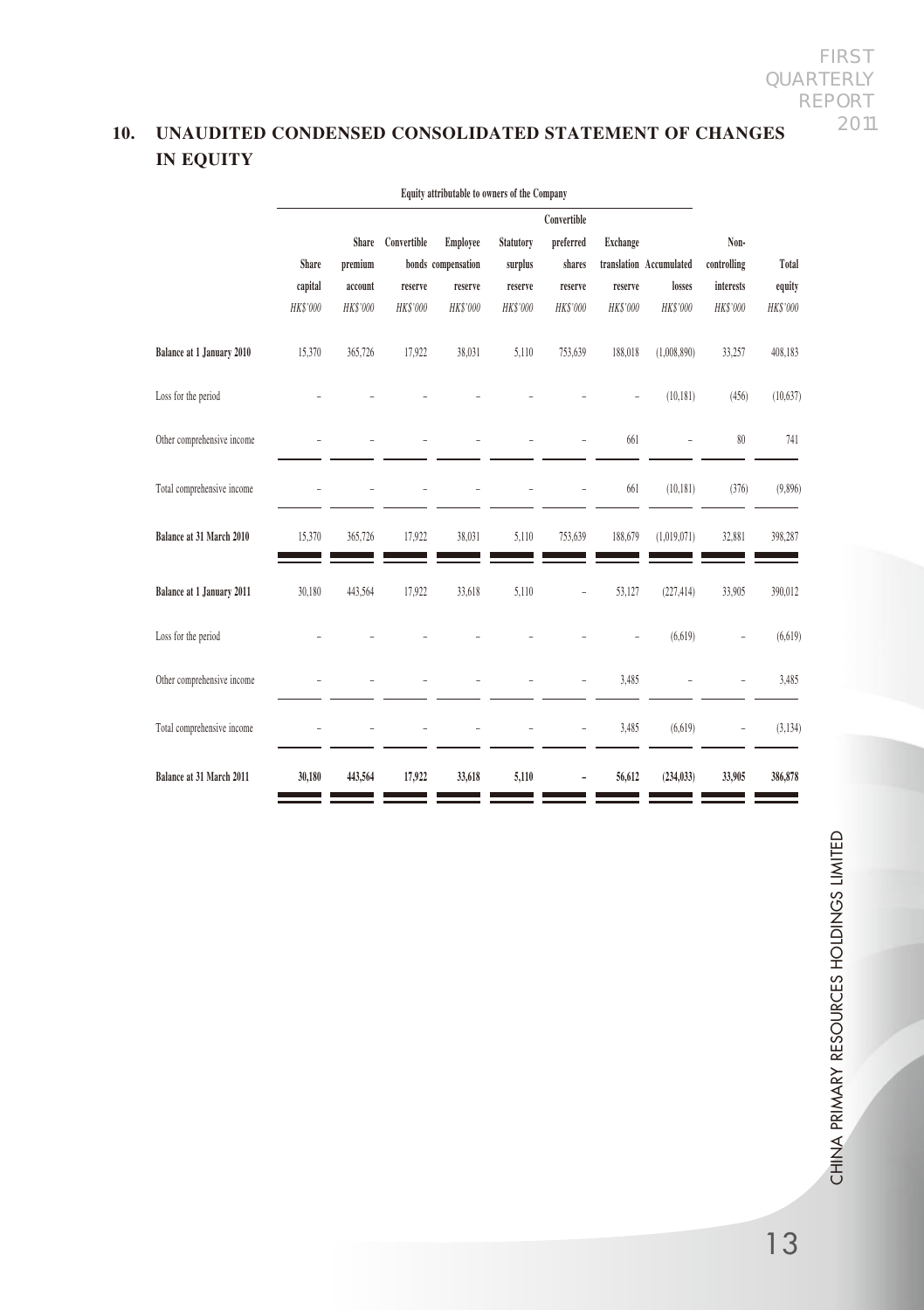## *MANAGEMENT DISCUSSION AND ANALYSIS*

## **Business review and future outlook**

After the financial tsunami in 2008, the global economy rebounded quickly in late 2009 and continued to grow in 2010. Most corporations started to be benefited from the economic growth in 2010. The ordinary business of the Group during the period under review was performing better when compared to same period in 2010. Most importantly, the Company has reached settlement on the convertible bonds issue with Lehman Brothers Commercial Corporation Asia Limited ("Lehman Brothers") during 2010. The settlement represents a big step of the Group as the going concern problem of the Group is resolved. Although the Group still incurred operating loss in 2011, the Directors believes that the Group will perform much better in the near future.

The business segment of the Polyethylene Pipes ("PE Pipes") was performing well and was the main business of the Group during the period under review. Fibre Glass Reinforced Plastic Pipes have been replaced by the PE Pipes. From 2011 onwards, PE Pipes became the main products of the Group. This business segment has been the core business of the Group for many years. The PE Pipes are products employed for constructions and city development in the People's Republic of China (the "PRC"). Our major customers are mainly government entities of different provinces and cities in the PRC, or their suppliers. Given the rapid and continuous development of the PRC market, the Directors believe that the demands for our products are both sustainable and look set to increase.

### **Deed of Settlement and the disposal of subsidiaries**

On 17 September 2010, the Company, Lehman Brothers (as Bondholder) and the joint and several liquidators of Lehman Brothers appointed by the order of the Court of First Instance of Hong Kong (the "Liquidators") signed the deed of settlement (the "Deed of Settlement") for the redemption of the 4.5% convertible bonds of the Company in the principal amount of HK\$246,250,000 issued by the Company to Lehman Brothers pursuant to the subscription agreement dated 12 June 2007 (the "Convertible Bonds").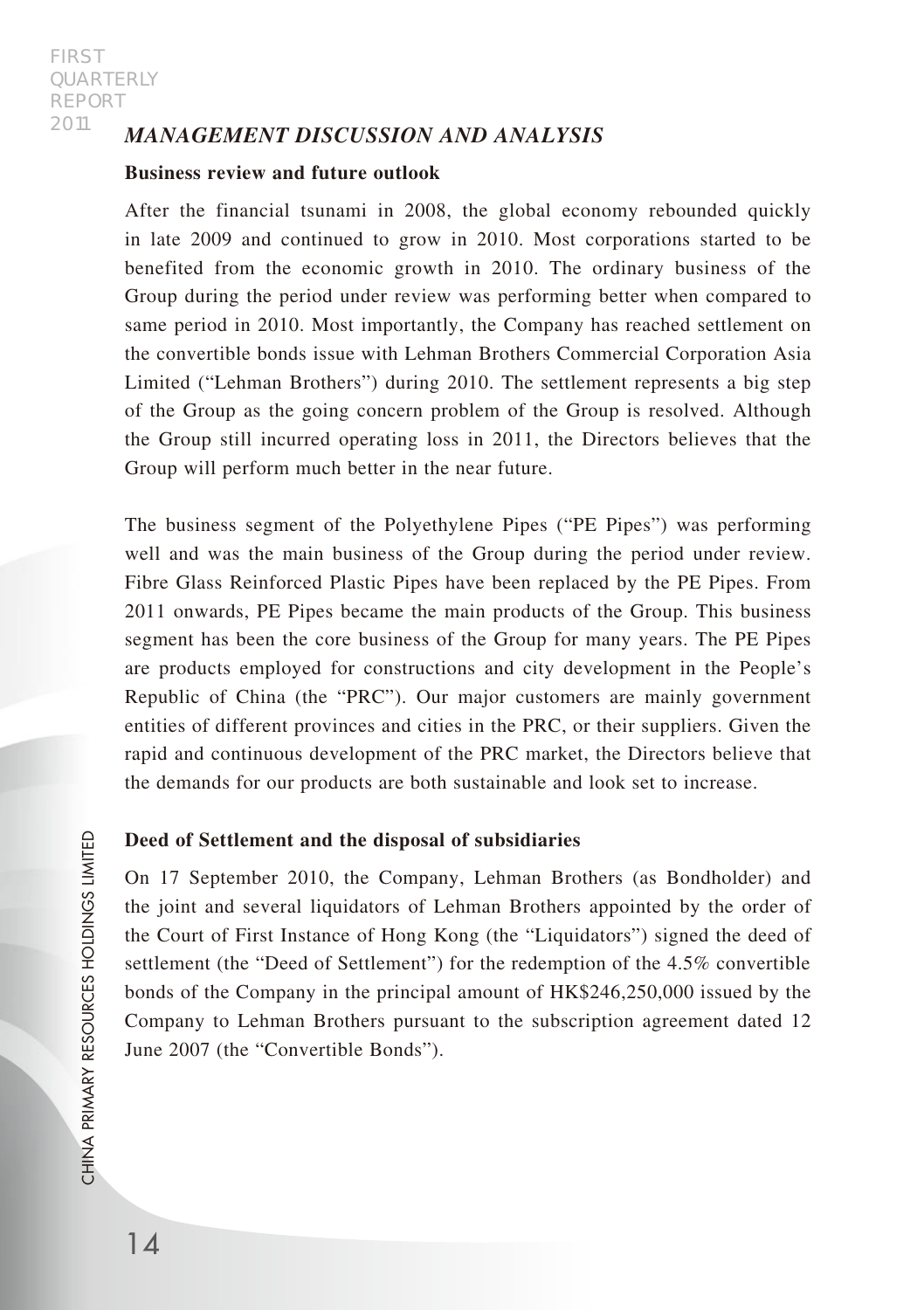Pursuant to the Deed of Settlement, the Company shall pay to the Bondholder a sum of HK\$85 million in November 2010 and transfer the Sale Interest (as defined below) to the Bondholder or any third party as directed by the Bondholder.

The Sale Interest represents 100% of the issued share capital of Zhong Ping Resources Holdings Limited ("Zhong Ping") (being the holder of the 70% equity interest in ARIA LLC ("ARIA"), a company incorporated in Mongolia with limited liability), or, at the sole and absolute discretion of the Bondholder, all of the assets held directly or indirectly by Zhong Ping. Zhong Ping, through ARIA, holds the majority interest of the mining right in respect of the green field exploration project namely the Mungun-Undur Polymetallic Project (the "Project") located at Mungun-Undur, Khentii Province, Mongolia. The Project has prospects for silver, lead, zinc and tin mineralization.

Up to the date of this report, the completion of the Deed of Settlement and the disposal are still in progress and the Company will announce for any further development.

Details are set out in the announcements dated 27 September 2010 and 12 November 2010 and the circular dated 11 October 2010 of the Company.

### **Financial review**

Turnover was approximately HK\$39,834,000 for the period under review, which represented an increase of 4.4% when compared with approximately HK\$38,156,000 in the corresponding period. Such slight increase in sale was mainly due to the stable operation of the core business segment of the Group. The unaudited loss before income tax from continuing operations for the period under review was approximately HK\$6,619,000 while it was approximately HK\$10,236,000 in the corresponding period. The loss attributable to owners of the Company was approximately HK\$6,619,000 (three months ended 31 March 2010: loss of approximately HK\$10,181,000). In the current economic environment, the Board will continue to adopt stringent cost control and maintain a low and effective overheads structure and prudently utilise the Group's corporate resources to create wealth for the shareholders of the Company.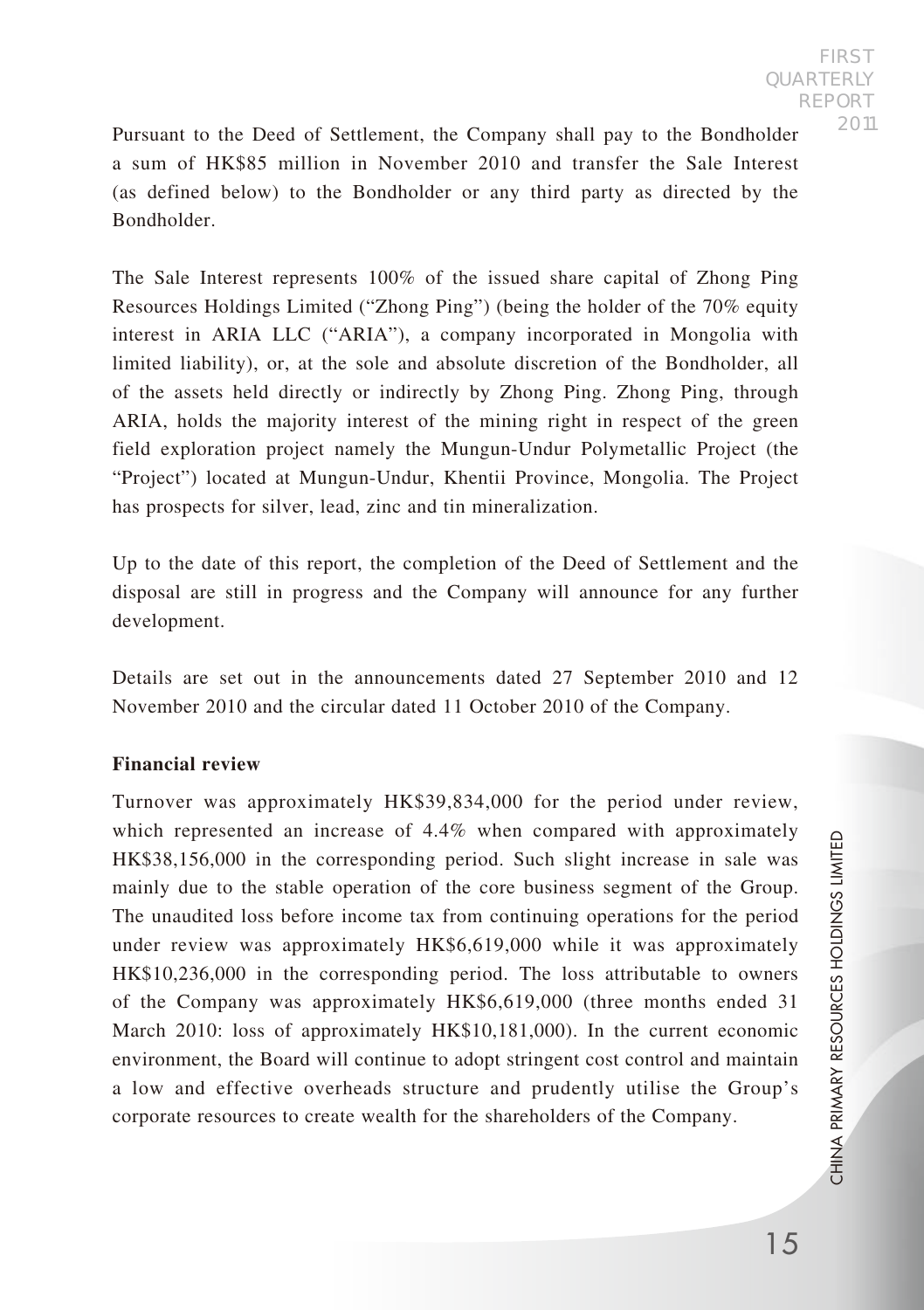### **Liquidity and financial resources**

With the funds raised previously and the internal resources of the Company and according to the Deed of Settlement, as at 31 March 2011, the Directors anticipate that the Group has adequate financial resources to meet its ongoing operations and future development.

# *DIRECTORS' AND CHIEF EXECUTIVES' INTERESTS AND SHORT POSITIONS IN THE SHARES, UNDERLYING SHARES AND DEBENTURES OF THE COMPANY OR ANY ASSOCIATED CORPORATION*

As at 31 March 2011, the interests and short positions of the directors and the chief executive of the Company in the shares, underlying shares and debentures of the Company or its associated corporations (within the meaning of Part XV of the Securities and Futures Ordinance (the "SFO")), as recorded in the register required to be kept by the Company under Section 352 of the SFO, or as otherwise notified to the Company and the Stock Exchange pursuant to Rule 5.46 of the GEM Listing Rules, were as follows:

The approximate percentage of interest set out below is based on 2,414,404,920 ordinary shares in issue as at 31 March 2011, not on the total number of issued shares upon exercise of the 75,080,162 (adjusted) outstanding share options granted under the share option scheme adopted by the Company on 28 November 2001.

*(i) Long position in the ordinary shares of HK\$0.0125 each in the Company as at 31 March 2011:*

|                         | Number of ordinary shares held |                              |                                           |
|-------------------------|--------------------------------|------------------------------|-------------------------------------------|
| <b>Name of Director</b> | Type of interests              | Number of<br>ordinary shares | Approximate<br>percentage<br>of interests |
| Ms. Ma Zheng            | Beneficial<br>(Note 1)         | 12,150,000<br>(Note 2)       | $0.50\%$                                  |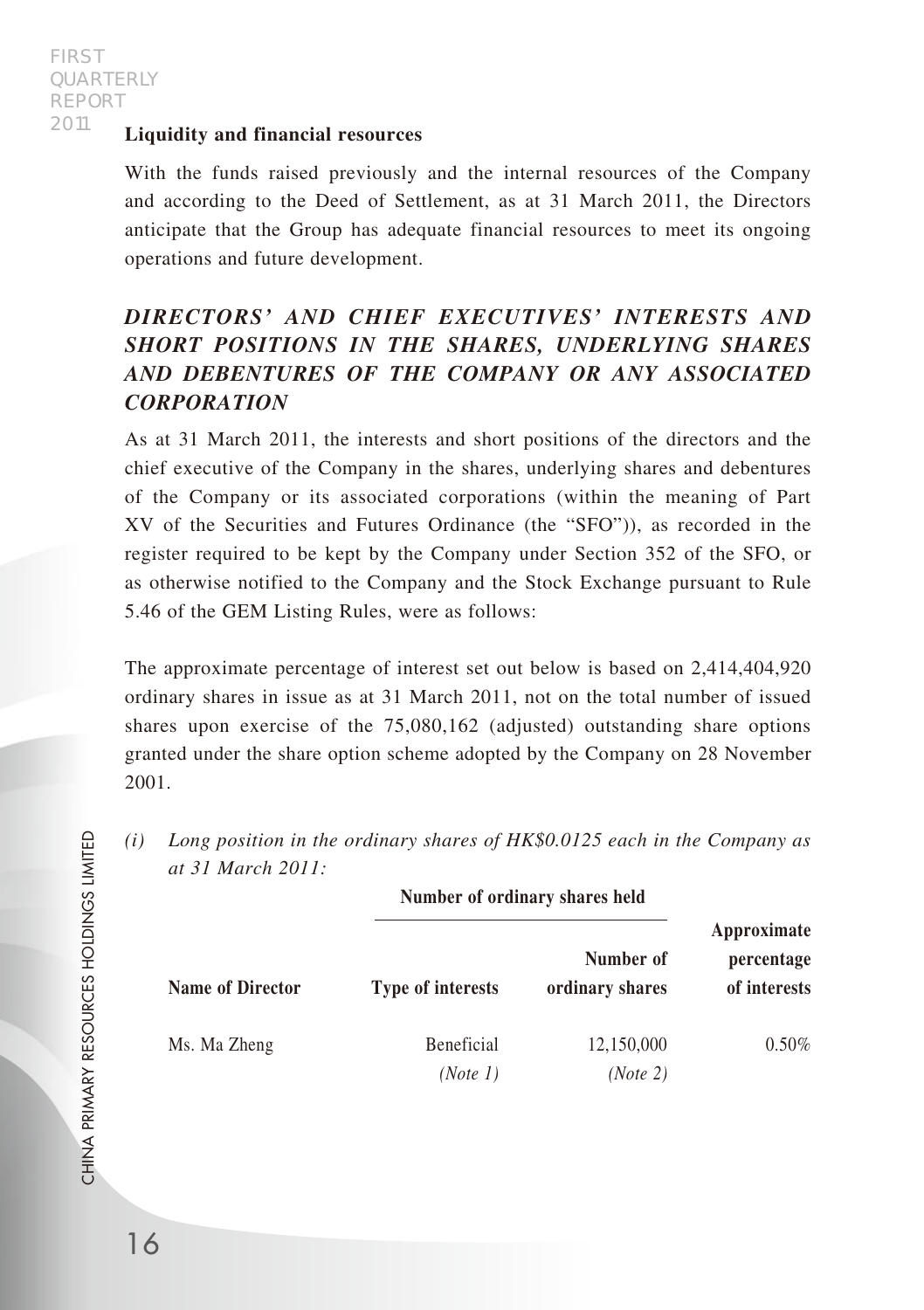### *Notes:*

- 1. In addition to 12,150,000 shares held in her own name, Ms. Ma Zheng is holding 12.5% of the equity interest of Future Advance Holdings Limited ("Future Advance") and Future Advance beneficially owned 11.91% of the equity interest of the Company. For information purpose, Ms. Ma Zheng is an executive director of the Company and the sole director of Future Advance.
- 2. Ms. Ma Zheng was interested in 8,100,000 shares and 2,512,000 share options under the share option scheme adopted in compliance with Chapter 23 of the GEM Listing Rules immediately before the completion of the Open Offer. Ms. Ma Zheng subscribed for 4,050,000 Offer Shares under the Open Offer.
- *(ii) Long position in the underlying shares or debentures of the Company as at 31 March 2011:*

| Name of<br><b>Directors</b> | Type of<br>interests | <b>Description</b><br>of securities | Number of<br>underlying<br>shares | Approximate<br>percentage<br>of interests |
|-----------------------------|----------------------|-------------------------------------|-----------------------------------|-------------------------------------------|
| Ms. Ma Zheng                | <b>Beneficial</b>    | Share Option<br>(Note 1)            | 2,898,848                         | 0.12%                                     |
| Mr. Wan Tze Fan<br>Terence  | <b>Beneficial</b>    | Share Option<br>(Note 2)            | 434,827                           | 0.02%                                     |
| Mr. Liu Weichang            | <b>Beneficial</b>    | Share Option<br>(Note 3)            | 434,827                           | 0.02%                                     |

### *Notes:*

1. On 8 January 2008, Ms. Ma Zheng, the sole director of Future Advance and an executive Director, had been granted 20,000,000 share options under the existing share option scheme adopted in compliance with Chapter 23 of the GEM Listing Rules which carry rights to subscribe for 20,000,000 new Shares at the then exercise price of HK\$0.22 per new Shares. After the completion of the rights issue and the share consolidation on 20 August 2009 and the subscription and the open offer on 12 November 2010, the right to subscribe for new Shares and the subscription price of the share options have been adjusted to 2,898,848 and HK\$1.5182 per new Share respectively.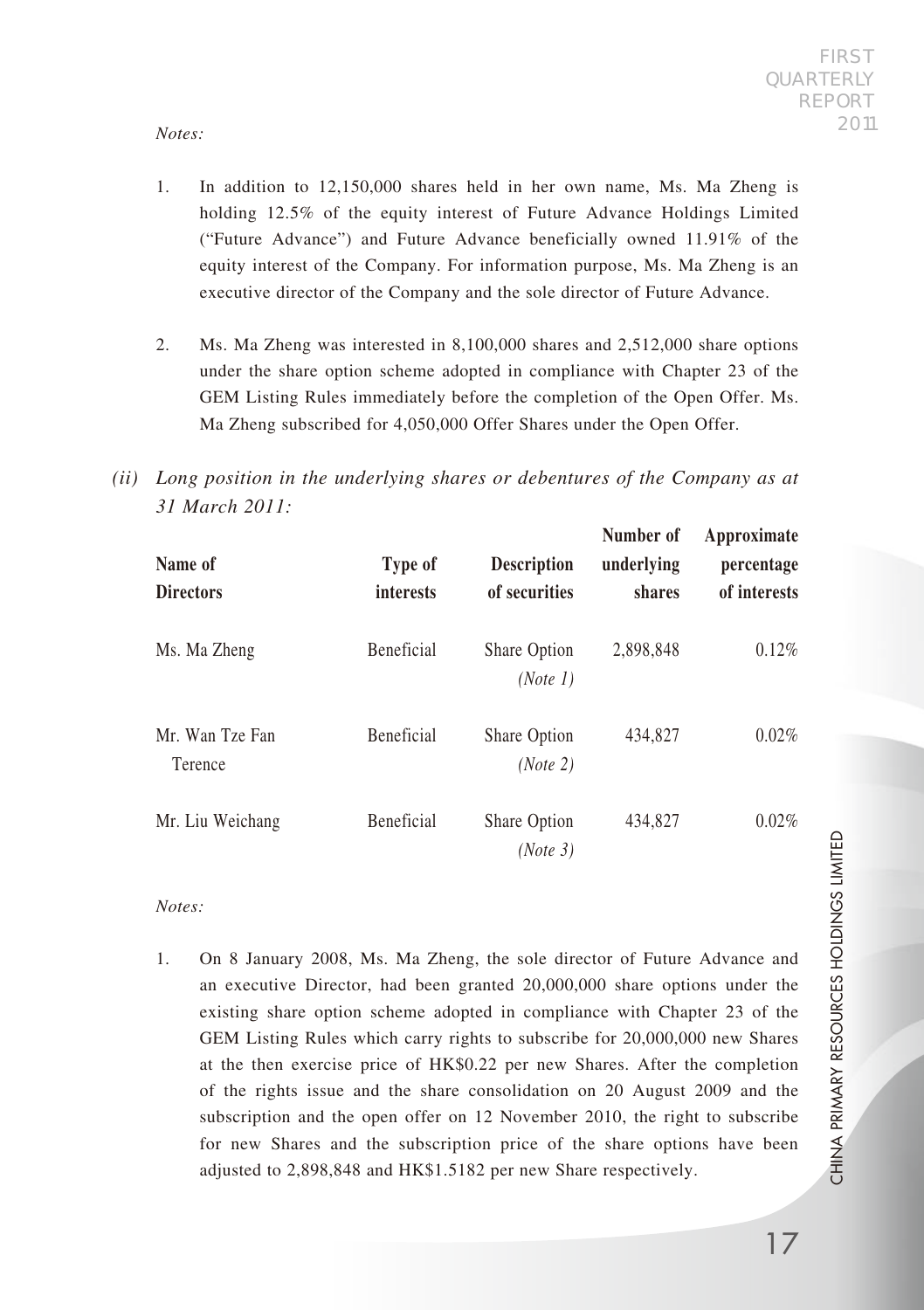- 2. On 8 January 2008, Mr. Wan Tze Fan Terence, an independent non-executive Director, had also been granted 3,000,000 share options under the existing share option scheme adopted in compliance with Chapter 23 of the GEM Listing Rules which carry rights to subscribe for 3,000,000 new Shares at the then exercise price of HK\$0.22 per new Shares. After the completion of the rights issue and the share consolidation on 20 August 2009 and the subscription and the open offer on 12 November 2010, the right to subscribe for new Shares and the subscription price of the share options have been adjusted to 434,827 and HK\$1.5182 per new Share respectively.
- 3. On 8 January 2008, Mr. Liu Weichang, an independent non-executive Director, had also been granted 3,000,000 share options under the existing share option scheme adopted in compliance with Chapter 23 of the GEM Listing Rules which carry rights to subscribe for 3,000,000 new Shares at the then exercise price of HK\$0.22 per new Shares. After the completion of the rights issue and the share consolidation on 20 August 2009 and the subscription and the open offer on 12 November 2010, the right to subscribe for new Shares and the subscription price of the share options have been adjusted to 434,827 and HK\$1.5182 per new Share respectively.

Save as disclosed above, as at 31 March 2011, none of the directors and chief executive of the Company had any other interests or short positions in the shares or underlying shares in, or debentures of, the Company or its associated corporations, within the meaning of Part XV of the SFO required to be kept by the Company pursuant to Section 352 of the SFO, or as otherwise notified to the Company and the Stock Exchange pursuant to Rule 5.46 of the GEM Listing Rules.

# *SHARE OPTION*

On 17 March 2004, the Company forfeited all the outstanding share options granted from a Pre-IPO share option scheme (the "Pre-Scheme") adopted by the Company on 28 November 2001, and that all outstanding share options granted from the Pre-Scheme were cancelled and extinguished. Further details are set out in the announcement dated 17 March 2004. As at 31 March 2011, there were no share options outstanding under the Pre-Scheme.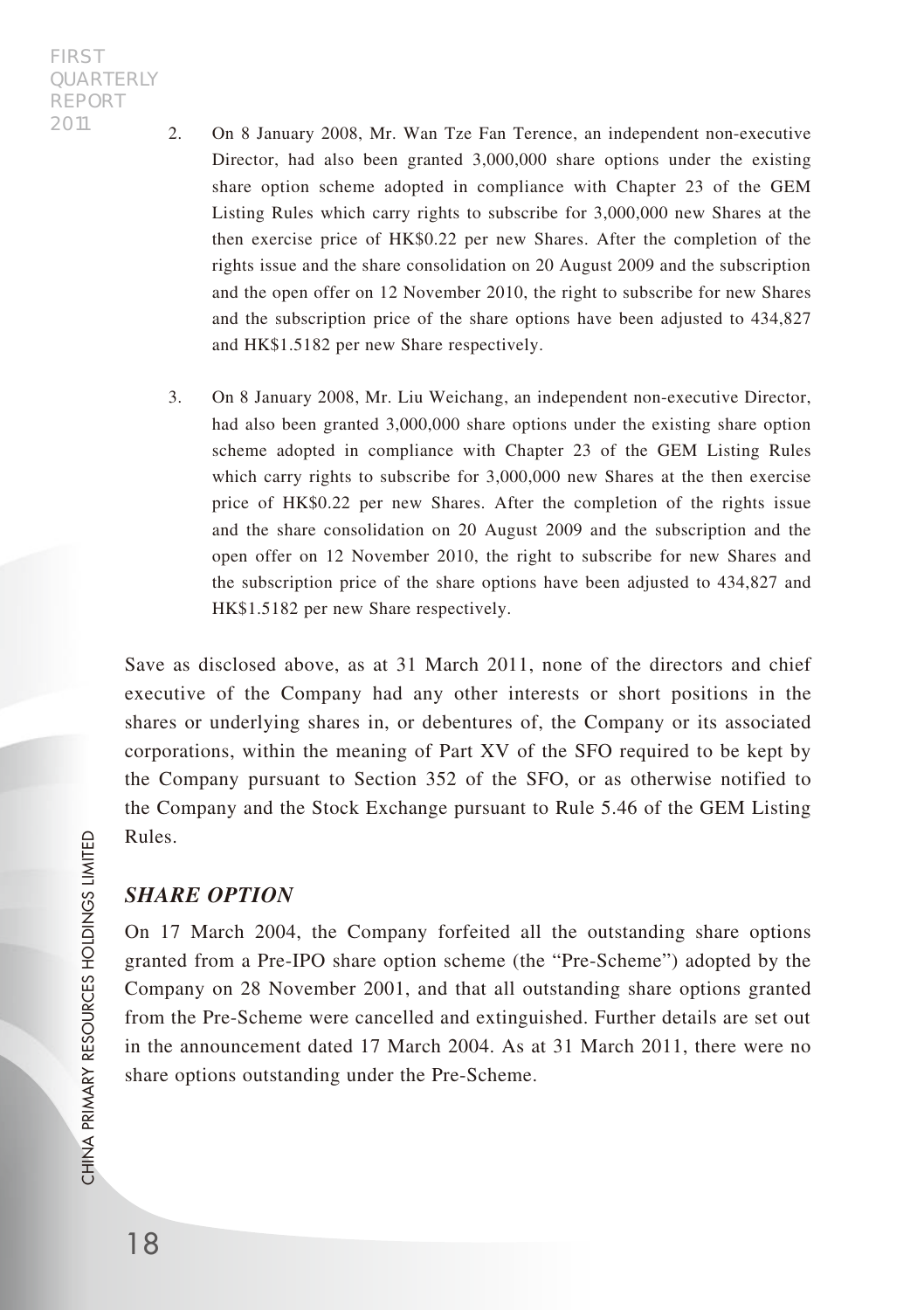On the same date as the adoption of the aforesaid Pre-Scheme, a further share option scheme (the "Post-Scheme") was approved by the Company. The Post-Scheme is valid and effective for a period of ten years commencing on the date on which it was adopted. The purpose of the Post-Scheme is to provide incentives and rewards to eligible participants who would contribute to the success of the Group's operations. Under the terms of the Post-Scheme, the Board may, at its discretion, grant options to any full-time employee and any director of the Company or its subsidiaries, including any executive, nonexecutive or independent non-executive directors. The total number of shares which may fall to be issued upon exercise of all of the outstanding options granted and yet to be exercised under the Post-Scheme and other schemes (including the Pre-Scheme) of the Company must not exceed 30% of the shares in issue from time to time. The Post-Scheme will remain in force for a period of ten years commencing the date on which the scheme becomes unconditional.

The Post-Scheme was amended and adopted by the shareholders at the annual general meeting of the Company held on 16 April 2003. The amendment involved the extension of the definition of eligible person in the Post-Scheme to include any suppliers, consultants, agents, advisors and distributors who, in the sole discretion of the Board, have contributed or may contribute to the Group.

As at 31 March 2011, the Company had granted share options under the Post-Scheme to subscribe for 857,000,000 shares, of which 176,000,000 options were exercised, no options were cancelled, 95,000,000 options (before the completion of the subscription and the open offer on 12 November 2010) and 9,856,083 options were lapsed and 75,080,162 options (the number has been adjusted on 12 November 2010) remain outstanding and not yet exercised. The total number of shares in respect of which options may be granted under the Post-Scheme is not permitted to exceed 10% of the shares of the Company in issue as at the date of approval of the Post-Scheme, without prior approval from the Company's shareholders. The number of shares in respect of which options may be granted to any individual in any 12-month period is not permitted to exceed 1% of the shares of the Company in issue at any point of time, without prior approval from the Company's shareholders. Options granted to independent nonexecutive directors in excess of 0.1% of the Company's share capital or with a value in excess of HK\$5 million must be approved in advance by the Company's shareholders.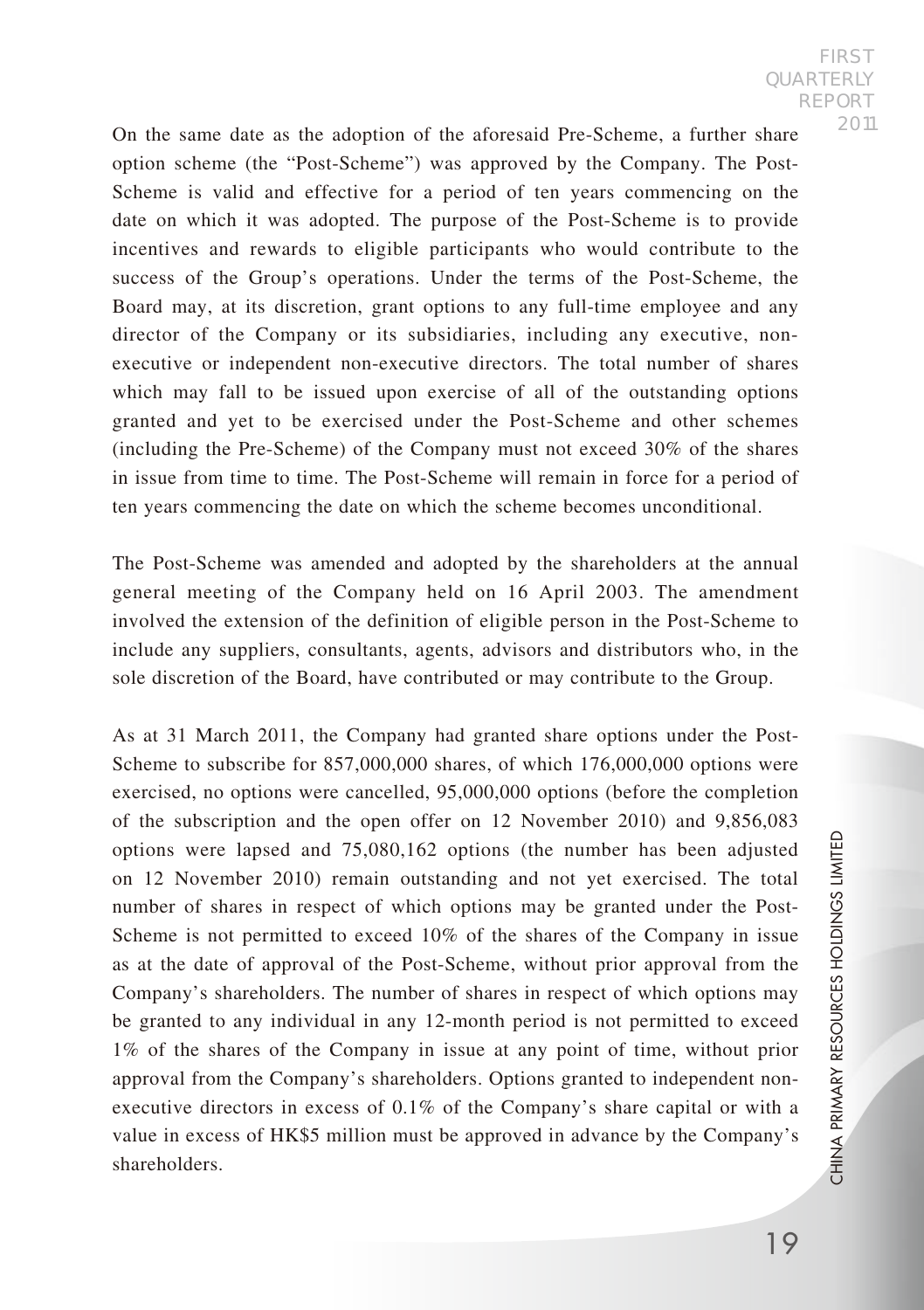The subscription price will be determined by the Board and will be the highest of (i) the quoted closing price of the Company's shares on the Commencement Date (as defined in the Post-Scheme), which must be a trading day, (ii) the average of the quoted closing price of the Company's shares for the five trading days immediately preceding the Commencement Date (as defined in the Post-Scheme), and (iii) the nominal value of the Company's share. Any options granted under the Post-Scheme shall end in any event not later than ten years from the Commencement Date (as defined in the Post-Scheme). A nominal value of HK\$1.00 is payable on acceptance of each grant of options.

Details of the share options granted by the Company pursuant to the Post-Scheme and the options outstanding as at 31 March 2011 were as follows:

| Grantees                              | Date granted   | <b>Balance</b><br>as at<br>1 January<br>2011 | Granted<br>during<br>the period | Exercised<br>during<br>the period | Lapsed<br>during<br>the period | <b>Balance</b><br>as at<br>31 March<br>2011 | Period<br>during which<br>the options<br>are exercisable | <b>Exercise</b><br>price<br>per share |
|---------------------------------------|----------------|----------------------------------------------|---------------------------------|-----------------------------------|--------------------------------|---------------------------------------------|----------------------------------------------------------|---------------------------------------|
| Ms. Ma Zheng<br>(Director)            | 8 January 2008 | 2,898,848                                    |                                 |                                   |                                | 2,898,848                                   | 8 July 2008 to<br>27 November 2011                       | HK\$1.5182                            |
| Mr. Wan Tze Fan Terence<br>(Director) | 8 January 2008 | 434,827                                      |                                 |                                   | $\overline{a}$                 | 434,827                                     | 8 July 2008 to<br>27 November 2011                       | HK\$1.5182                            |
| Mr. Liu Weichang<br>(Director)        | 8 January 2008 | 434,827                                      |                                 |                                   | $\overline{a}$                 | 434,827                                     | 8 July 2008 to<br>27 November 2011                       | HK\$1.5182                            |
| Employees                             | 8 January 2008 | 71,311,660                                   |                                 |                                   |                                | 71,311,660                                  | 8 July 2008 to<br>27 November 2011                       | HK\$1.5182                            |
|                                       |                | 75,080,162                                   |                                 |                                   |                                | 75,080,162                                  |                                                          |                                       |

No share options were granted by the Company and no share options were exercised or lapsed during the period under review.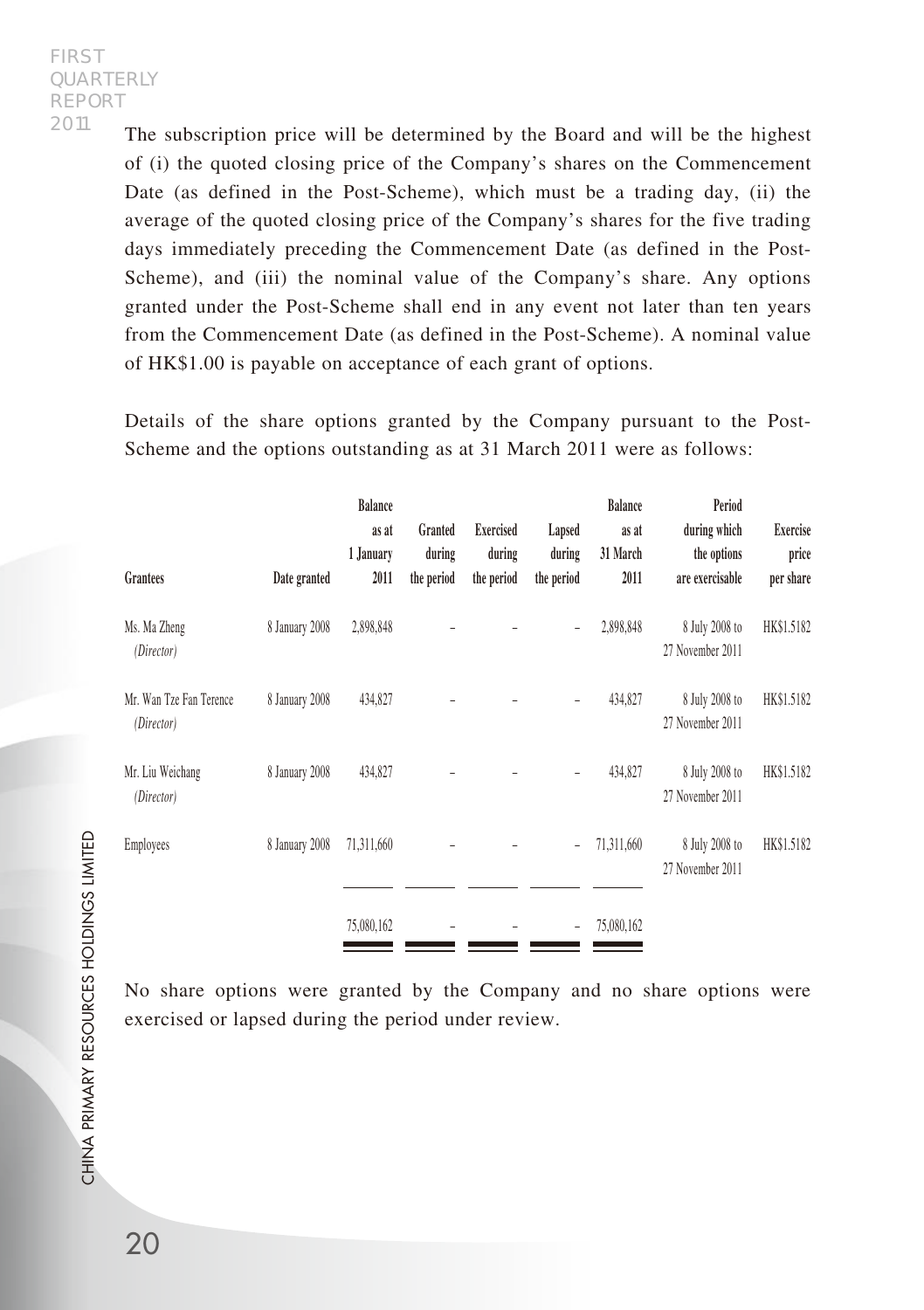# *SUBSTANTIAL SHAREHOLDERS' INTERESTS AND SHORT POSITIONS IN THE SHARES AND UNDERLYING SHARES OF THE COMPANY*

The register of substantial shareholders maintained under Section 336 of the SFO shows that as at 31 March 2011, the Company had been notified that the following substantial shareholders having the following interests and short positions, being 5% or more of the nominal value of any class of share capital carrying rights to vote in all circumstances at general meetings of the Company, in the Company. These interests are shown in addition to those disclosed above in respect of the directors and chief executives:

The approximate percentage of interest set out below is based on 2,414,404,920 ordinary shares in issue as at 31 March 2011, not on the total number of issued shares upon exercise of the 75,080,162 (adjusted) outstanding share options granted under the share option scheme adopted by the Company on 28 November 2001.

| Name of shareholders                               | Type of<br><i>interests</i> | Number of the<br>shares held | Approximate<br>percentage<br>of interests |
|----------------------------------------------------|-----------------------------|------------------------------|-------------------------------------------|
| Future Advance Holdings Limited                    | Beneficial                  | 287,619,446                  | 11.91%                                    |
| China Zong Heng Holdings Limited                   | Corporate<br>(Note 1)       | 287,619,446                  | 11.91%                                    |
| Mr. Yu Hongzhi                                     | Corporate<br>(Note 1)       | 287,619,446                  | 11.91%                                    |
|                                                    | <b>Beneficial</b>           | 929,527,503                  | 38.50%                                    |
|                                                    | Subtotal:                   | 1,217,146,949                | 50.41%                                    |
| <b>APAC Resources Limited</b>                      | Corporate                   | 129,436,878                  | 5.36%                                     |
| Super Grand Investments Limited<br>("Super Grand") | Beneficial<br>(Note 2)      | 129,436,878                  | 5.36%                                     |

*(i) Long position in the ordinary shares of HK\$0.0125 each in the Company as at 31 March 2011:*

CHINA PRIMARY RESOURCES HOLDINGS LIMITED

CHINA PRIMARY RESOURCES HOLDINGS LIMITED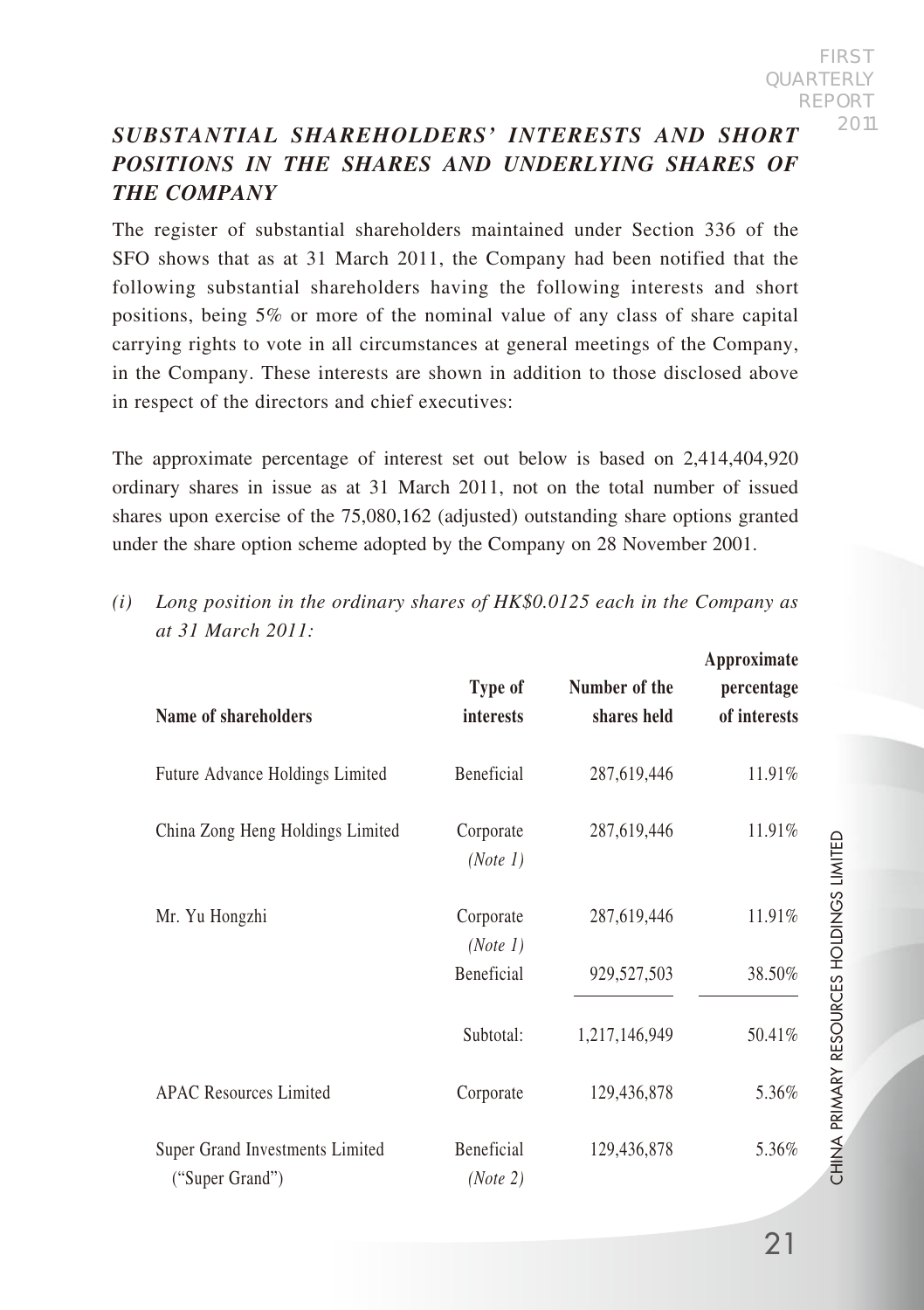*Notes:*

- 1. These shares are held by Future Advance. Future Advance is the only substantial shareholder which is beneficially owned as to 37.5% by China Zong Heng Holdings Limited (which in turn is 100% beneficially owned by Mr. Yu Hongzhi), 12.5% by Ms. Ma Zheng who is the sole director of Future Advance, 27% by Zhong Nan Mining Group Limited (which in turn is 100% beneficially owned by Mr. Zhang Lei), 13% by Mr. Wu Yong Jin and the remaining 10% by Ms. Ma Yi.
- 2. These shares are held by Super Grand and Super Grand is a wholly-owned subsidiary of APAC Resources Limited, the issued shares of which are listed on the main board of the Stock Exchange.
- *(ii) Long position in the underlying shares or debentures of the Company as at 31 March 2011:*

| Name                                | Type of<br>interests | <b>Description</b><br>of derivatives                               | Number of<br>underlying shares<br>can be converted | Approximate<br>percentage<br>of interests |
|-------------------------------------|----------------------|--------------------------------------------------------------------|----------------------------------------------------|-------------------------------------------|
| Lehman Brothers<br>(in liquidation) | <b>Beneficial</b>    | Convertible Bonds in<br>the principal amount<br>of HK\$246,250,000 | Nil<br>(Note)                                      | N/A                                       |

*Note:* Upon a literal interpretation of the terms of the Convertible Bonds and the Deed of Settlement, the conversion rights attached to the Convertible Bonds shall have expired after the original maturity date (i.e. 31 October 2010).

Save as disclosed above, as at 31 March 2011, the directors are not aware of any other person (other than the directors or chief executive of the Company) who had an interest or short position in the shares and underlying shares which would fall to be disclosed to the Company under Divisions 2 and 3 of Part XV of the SFO, or who had an interest, directly or indirectly, in 5% or more of the nominal value of any class of share capital carrying rights to vote in all circumstances at general meetings of the Company, or any other substantial shareholders whose interests or short position were recorded in the register required to be kept by the Company under Section 336 of the SFO.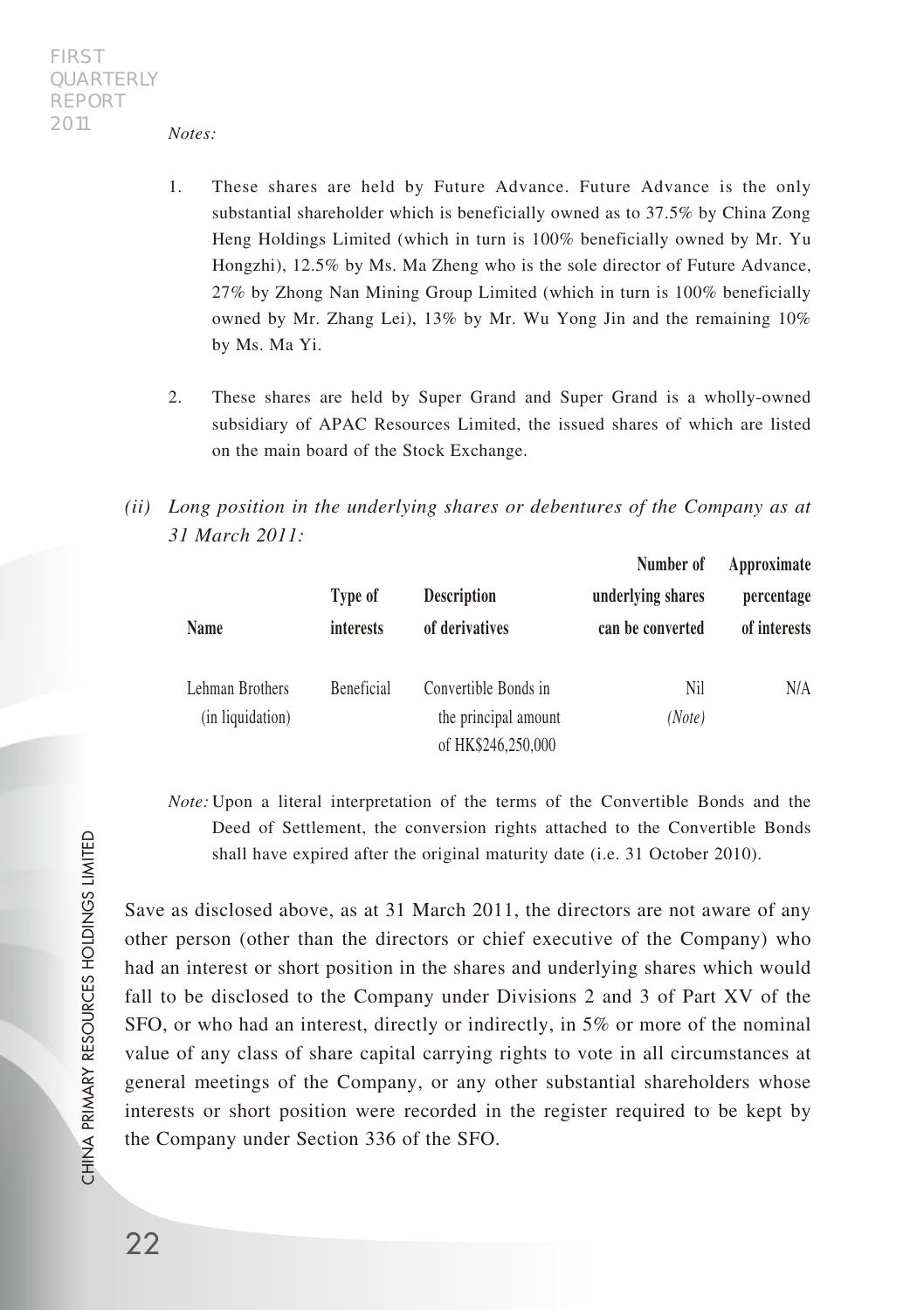# *DIRECTORS' RIGHTS TO ACQUIRE SHARES*

Save as disclosed above, at no time during the period was the Company or any of its subsidiaries a party to any arrangement to enable the directors or their respective spouse or children under 18 years of age to acquire benefits by means of the acquisition of shares in, or debentures of, the Company or any other body corporate.

## *COMPETITION AND CONFLICT OF INTERESTS*

Mr. Yu Hongzhi, a substantial shareholder of the Company and a director of the Company's subsidiary, Yichang Fulianjiang Joint Composite Limited, was the director and legal representative of 宜昌弘訊管業有限公司 (transliterated as Yichang HongXun Conduit and Calling Company Limited) ("Yichang HongXun"), which is a company incorporated in the PRC and principally engaged in selling and producing PE Pipes in the PRC. As at 31 March 2011, Mr. Yu Hongzhi was no longer the director and legal representative of Yichang HongXun. Mr. Yu Hongzhi was not a substantial shareholder of Yichang HongXun during the period under review. Save as disclosed above, none of the Directors, significant shareholders, substantial shareholders and any of their respective associates has been engaged in any business that competes or may compete directly or indirectly, with the business of the Group, or has or may have any other conflicts of interest with the Group.

## *AUDIT COMMITTEE*

The Company established an audit committee with written terms of reference in compliance with the GEM Listing Rules. The audit committee comprises three members, Mr. Wan Tze Fan Terence ("Mr. Wan"), Mr. Liu Weichang ("Mr. Liu") and Mr. Chung Chin Keung ("Mr. Chung") who are the independent nonexecutive Directors of the Company. The primary duties of the audit committee are to review the Company's annual report and financial statements, quarterly reports and half-yearly report and to provide advice and comment thereon to the Board. The audit committee will also be responsible for reviewing and supervising the financial reporting and internal control procedures of the Group. The audit committee has reviewed the Group's unaudited results for the three months ended 31 March 2011 and has provided advice and comments thereon.